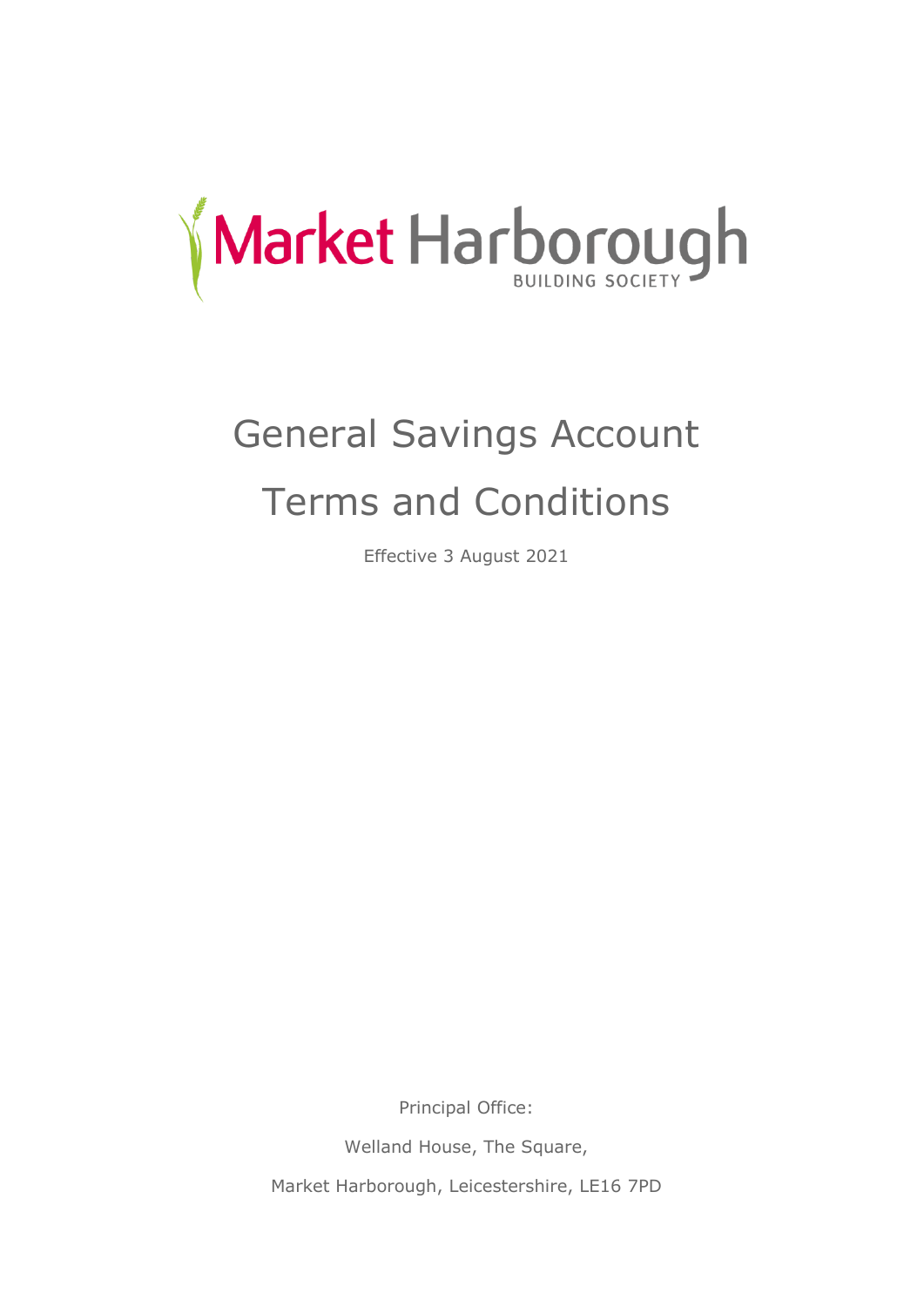# **Contents**

| <b>Section</b>          |                                                         | Page                    |
|-------------------------|---------------------------------------------------------|-------------------------|
| 1                       | <b>Introduction</b>                                     | 2                       |
| $\overline{2}$          | <b>How to Contact Us</b>                                | $\overline{\mathbf{2}}$ |
| 3                       | <b>Definitions used in these Terms and Conditions</b>   | $\overline{\mathbf{2}}$ |
| 4                       | <b>Customer Identification</b>                          | $\overline{\mathbf{4}}$ |
| 5                       | <b>Opening your Account</b>                             | 5                       |
| 6                       | How we use your Personal Information                    | 5                       |
| $\overline{\mathbf{z}}$ | <b>Deposits</b>                                         | 6                       |
| 7.1                     | <b>Automated Deposits</b>                               | 6                       |
| 7.2                     | Cash and Debit Card Deposits                            | 6                       |
| 7.3                     | <b>Cheque Deposits</b>                                  | 6                       |
| 7.4                     | <b>Investment Limits</b>                                | 7                       |
| 7.5                     | <b>Deposit Restrictions</b>                             | 7                       |
| 8                       | Withdrawals                                             | $\overline{\mathbf{z}}$ |
| 8.1                     | General                                                 | 7                       |
| 8.2                     | Timings for Electronic Payments                         | 9                       |
| 8.3                     | Notice Periods                                          | 9                       |
| 8.4                     | <b>Restrictions on Transactions</b>                     | 10                      |
| 9                       | <b>Account Closure or Cancellation</b>                  | 10                      |
| 9.1                     | <b>Account Closure</b>                                  | 10                      |
| 9.2                     | Cancellation                                            | 11                      |
| 10                      | <b>Misdirected Payments</b>                             | 11                      |
| 11                      | <b>Charges</b>                                          | 12                      |
| 12                      | <b>Interest</b>                                         | 12                      |
| 12.1                    | Payment of Interest                                     | 12                      |
| 12.2                    | <b>Interest Rates</b>                                   | 12                      |
| 12.3                    | Changes to Interest Rates                               | 12                      |
| 13                      | <b>Changes to Terms and Conditions</b>                  | 13                      |
| 14                      | <b>Changes to Contact Information</b>                   | 14                      |
| 15                      | <b>Secure Messaging</b>                                 | 15                      |
| 16                      | <b>Text Messages</b>                                    | 15                      |
| 17                      | <b>Joint Account Holders and Trustees</b>               | 16                      |
| 18                      | <b>Operating an account as a Third Party</b>            | 17                      |
| 19                      | <b>Death of an Investor</b>                             | 17                      |
| 20                      | <b>Transfer of Savings</b>                              | 17                      |
| 21                      | <b>Unclaimed Balances</b>                               | 17                      |
| 22                      | <b>Provision of Online Service</b>                      | 18                      |
| 23                      | <b>Suspension of the Online Service</b>                 | 18                      |
| 24                      | <b>Technical Requirements</b>                           | 19                      |
| 25                      | <b>Security</b>                                         | 19                      |
| 26                      | <b>Deregistration</b>                                   | 20                      |
| 27                      | <b>Unauthorised Account Access</b>                      | 20                      |
| 28                      | <b>Statements</b>                                       | 21                      |
| 29                      | <b>Provision of Information</b>                         | 22                      |
| 30                      | <b>Claims of Third Parties</b>                          | 22                      |
| 31                      | <b>Agreement to Assign Windfall Benefits to Charity</b> | 22                      |
| 32                      | Set-Off                                                 | 23                      |
| 33                      | <b>Service of Notices</b>                               | 24                      |
| 34                      | <b>Financial Services Compensation Scheme</b>           | 24                      |
| 35                      | <b>Complaints</b>                                       | 24                      |
| 36                      | <b>Matters Beyond our Control</b>                       | 25                      |
| 37                      | <b>Language and Law</b>                                 | 25                      |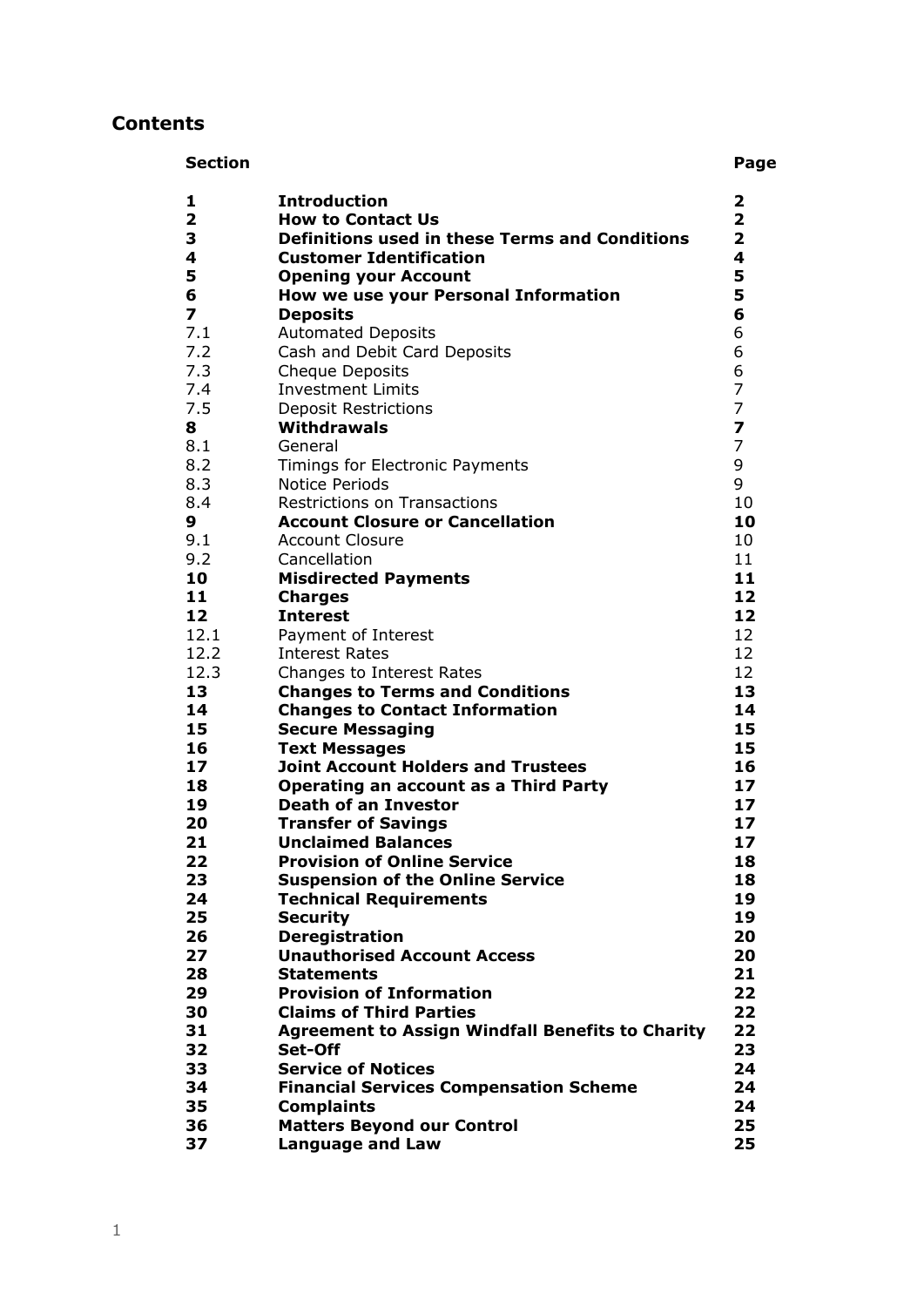# **1. Introduction**

- 1.1. Market Harborough Building Society is authorised by the Prudential Regulation Authority and regulated by the Financial Conduct Authority and the Prudential Regulation Authority. You can find us in the Financial Services Register under number 206041.
- 1.2. We are a member of the Financial Services Compensation Scheme (**FSCS**).
- 1.3. This document sets out the general terms and conditions that apply to the savings accounts that you hold with the **Society**, including the **Society's Online Service**. It should be read carefully, in conjunction with the individual **product terms and conditions**, which also apply. If there are any inconsistencies between these documents, the individual **product terms and conditions** take precedence. You should also read the "Savers' Fees for Additional Services" and "Our Interest Rates" leaflets.
- 1.4. In relation to the **Online Service**, you should refer in particular to section 25 relating to Security.
- 1.5. Holders of share accounts are members of the **Society** and bound by its Rules.

# **2. How to Contact Us**

- 2.1. Our **Principal Office** is Welland House, 15-17 The Square, Market Harborough, Leicestershire, LE16 7PD.
- 2.2. You can contact us by:
	- a. visiting any of our branches (details can be found on our website mhbs.co.uk);
	- b. calling us on 01858 412250;
	- c. faxing us on 01858 412254;
	- d. sending a **secure message** via our **Online Service** at mhbs.co.uk;
	- e. emailing us at customersfirst@mhbs.co.uk; or
	- f. writing to us at our **Principal Office**, detailed above.
- 2.3. All communications with us may be monitored and recorded to improve the quality of our service and for your protection and security.

# **3. Definitions used in these Terms and Conditions**

This section contains definitions of some of the phrases used in this document. When we refer to these definitions throughout the document, they will appear in bold. Please contact us if you require further clarification of these definitions or any other wording within this document.

3.1. **Account document** means a passbook, certificate, card or any similar item, which we designate to be an account document. Where you are given an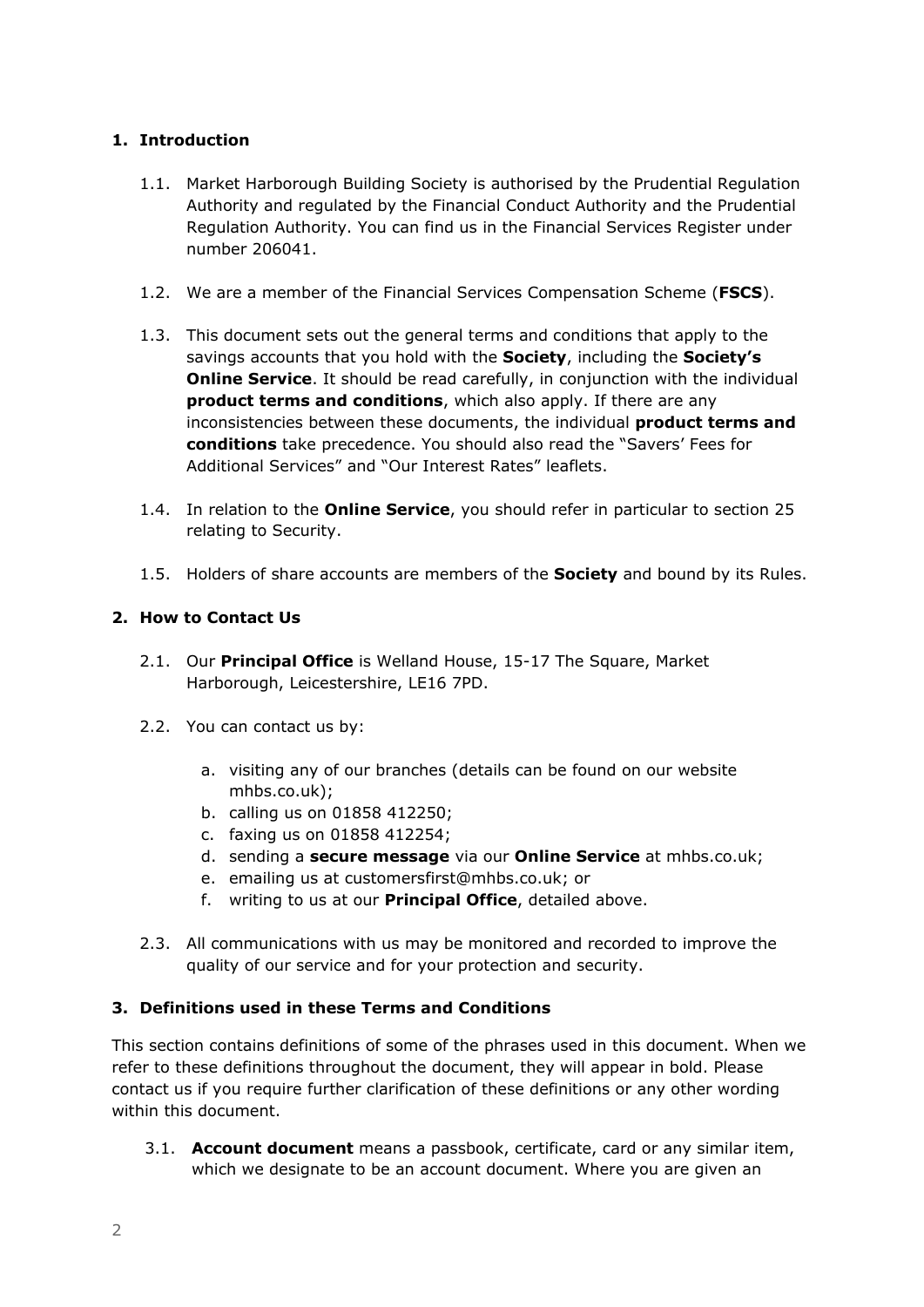account document, it will remain our property and must be returned to us whenever we ask, to be brought up to date or for such other purposes as we may reasonably require.

- 3.2. **Bank account** means a verified UK mainland bank/building society current account in your name that you will use with our **Online Service** or in branch.
- 3.3. **Customer number** means the number that we supply to you if you apply for an account **online**. This can be used in conjunction with your **security details** to access your account **online** or over the telephone.
- 3.4. **FSCS** means the Financial Services Compensation Scheme which may pay compensation to depositors if a building society or bank is unable to meet its financial obligations.
- 3.5. **Joint account holder** means, where your account with us is a joint account, any one or more holders of that account.
- 3.6. **Online**/**Online Service** means the **Society's** interactive online account opening, enquiry and transaction service.
- 3.7. **One Time Passcode** is a unique number we provide you to verify your identity. You will need a One Time Passcode to log in to your **Online Service** or make changes to your account.
- 3.8. **Principal Office** means the **Society's** registered Head Office in Market Harborough.
- 3.9. **Product terms and conditions** means the key features and terms of the savings product you have chosen.
- 3.10. **Secure message** means a secure electronic mail through our **Online Service**.
- 3.11. **Security details** means the password, **One Time Passcode** and memorable information used in conjunction with your savings account.
- 3.12. **Selected Charity** means the Market Harborough Building Society Charitable Foundation or, if it ceases to be registered as a charity, any other registered charity selected by it.
- 3.13. **Society** means Market Harborough Building Society.
- 3.14. **Successor** means any company or other corporate body to which the **Society** transfers its business.
- 3.15. **Third Party** means a person you have nominated, typically family member or friend, who is helping you manage your finances and can carry out restricted transactions on your behalf.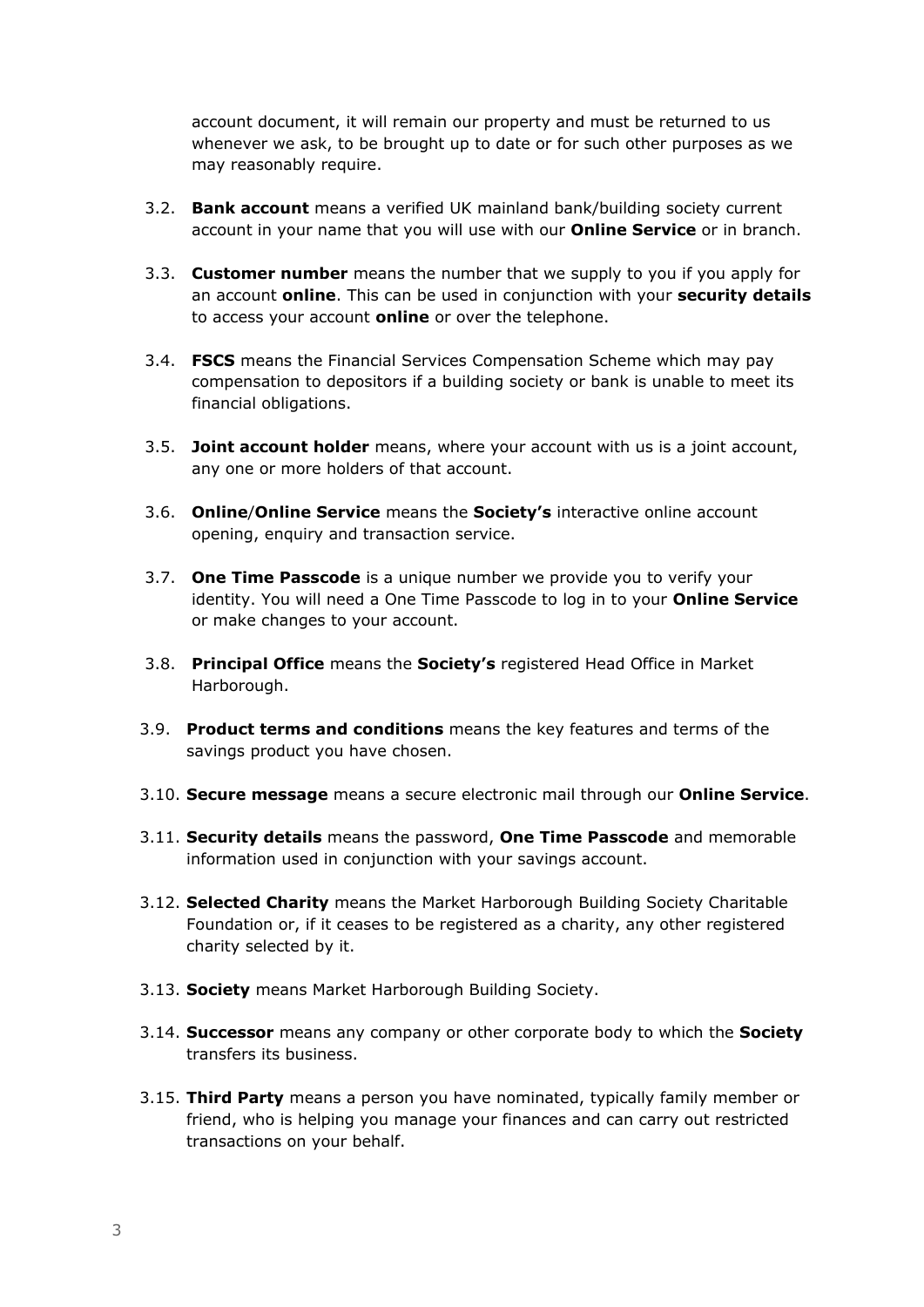- 3.16. **Third Party Mandate** is an arrangement put in place by you to help you manage your finances.
- 3.17. **Text message** means a service by which we will send a message to your mobile phone.
- 3.18. **Windfall Benefits** means any benefits which you may become entitled to as a shareholding member of the **Society** under the terms of any future transfer of the **Society's** business to a **Successor** (e.g. on a conversion or take-over), where the transfer to the **Successor** is publicly announced within five years of the day on which you become a holder (either sole or joint) of an account (or such shorter period as applies to you if you are in one of the groups of people that the **Society** has decided do not need to agree to the usual five year period\*). The expression 'Windfall Benefits' does not include (i) the right to have savings in a share account with the **Society** replaced by savings in a deposit account with the **Successor** or (ii) if you are in one of the groups of people that the **Society** has decided may keep some or all benefits\*, those benefits which the **Society** has decided you may keep.
- 3.19. **Working Day** means a weekday between Monday and Friday inclusive, but excludes public holidays.
- 3.20. References to 'you' and 'your' are to the account holder, and references to 'we', 'us' and 'our' are to the **Society** and any **Successor**.
- 3.21. References to 'account' are to the MHBS savings account held by you.
- 3.22. References to 'product' are to the class of accounts (e.g. 60 Day Account) within the **Society's** range.

\*Details of these groups and (where applicable) the shorter periods that apply and the benefits that may be kept are available from the **Society**. The number and composition of the groups may be changed from time to time but no change will apply retrospectively.

#### **4. Customer Identification**

- 4.1. When you apply to open an account, we are required by law to verify your identity and address. This helps to protect our customers against fraud and prevents misuse of the UK banking system.
- 4.2. We will carry out an electronic check to verify the identity of each applicant. However, in certain cases we will need further proof of identity in order to open the account. Suitable forms of identification are detailed on the **Society's** website and in our "Proving Your Identity" leaflet.
- 4.3. We will not open an account until we have verified the identity and address of each account holder.
- 4.4. We will also carry out an electronic check to verify your **bank account**. We may request further information from you to verify your **bank account**.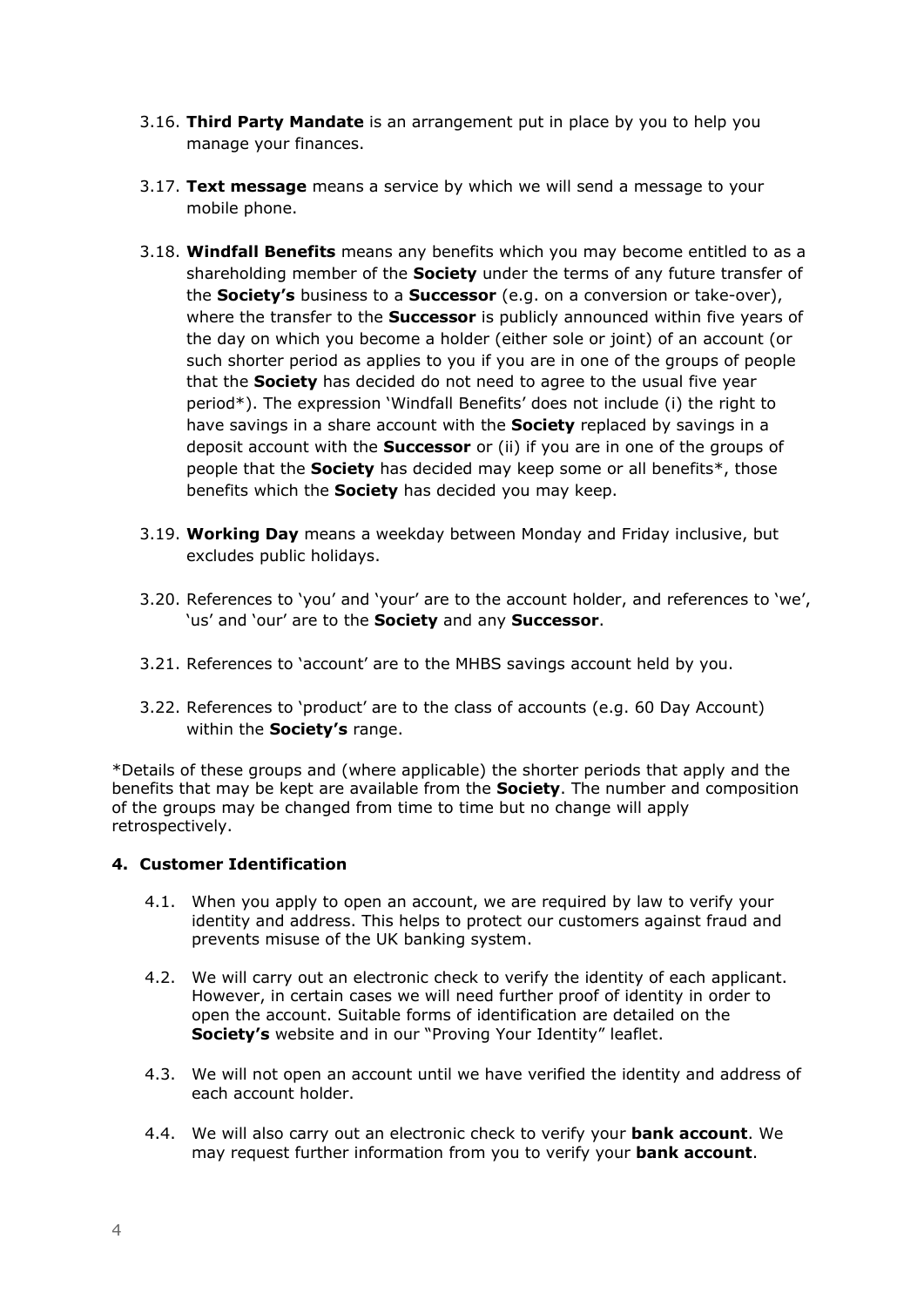4.5. We also have an obligation to maintain up to date verification of identification for all our customers. This means that we may require additional information on occasion, even for customers who have had accounts with us for some time.

#### **5. Opening your Account**

- 5.1. The **Society's** savings products are only available to permanent UK mainland residents. Please note that we can refuse to open an account without giving any reason. There will not be any contract between you and us until we have opened an account.
- 5.2. You can apply to open an account via mhbs.co.uk or in person by visiting one of our branches. You will need to be at least 18 years of age to open an account using the **Society's Online Service**; you cannot make an application on behalf of someone else.
- 5.3. When applying for an account via our **Online Service**, a UK mainland **bank account** in your name must be linked with the savings account you are attempting to open. No withdrawals will be permitted until the linked **bank account** has been verified.
- 5.4. Any new account must be funded to the minimum product limit within seven calendar days of opening, or the product being withdrawn, whichever is sooner.
- 5.5. Your account will have a unique account number. Please quote this in any correspondence with us, and whenever paying money in or withdrawing it.
- 5.6. The **Society** does not offer Payment Accounts. Therefore, any regulations that relate only to Payment Accounts will not apply.

#### **6. How we use your Personal Information**

- 6.1. We will process, transfer and disclose your information:
	- a. to provide you with services;
	- b. to deal with your transactions;
	- c. to meet our legal and regulatory obligations;
	- d. to perform financial crime risk management activity;
	- e. to verify your identity;
	- f. to satisfy the requirements of codes of practice and statutory regulation; and
	- g. to manage our relationship with you (including marketing and marketing research if you consent to this).
- 6.2. We may need to transfer or disclose customer information:
	- a. to the authorities as required; and
	- b. to fraud prevention agencies.
- 6.3. We will not disclose customer information to anyone, other than where:
	- a. we are legally required to disclose;
	- b. we have a public duty to disclose;
	- c. our, or a third party's, legitimate business purposes require disclosure;
	- d. the disclosure is made with your consent; or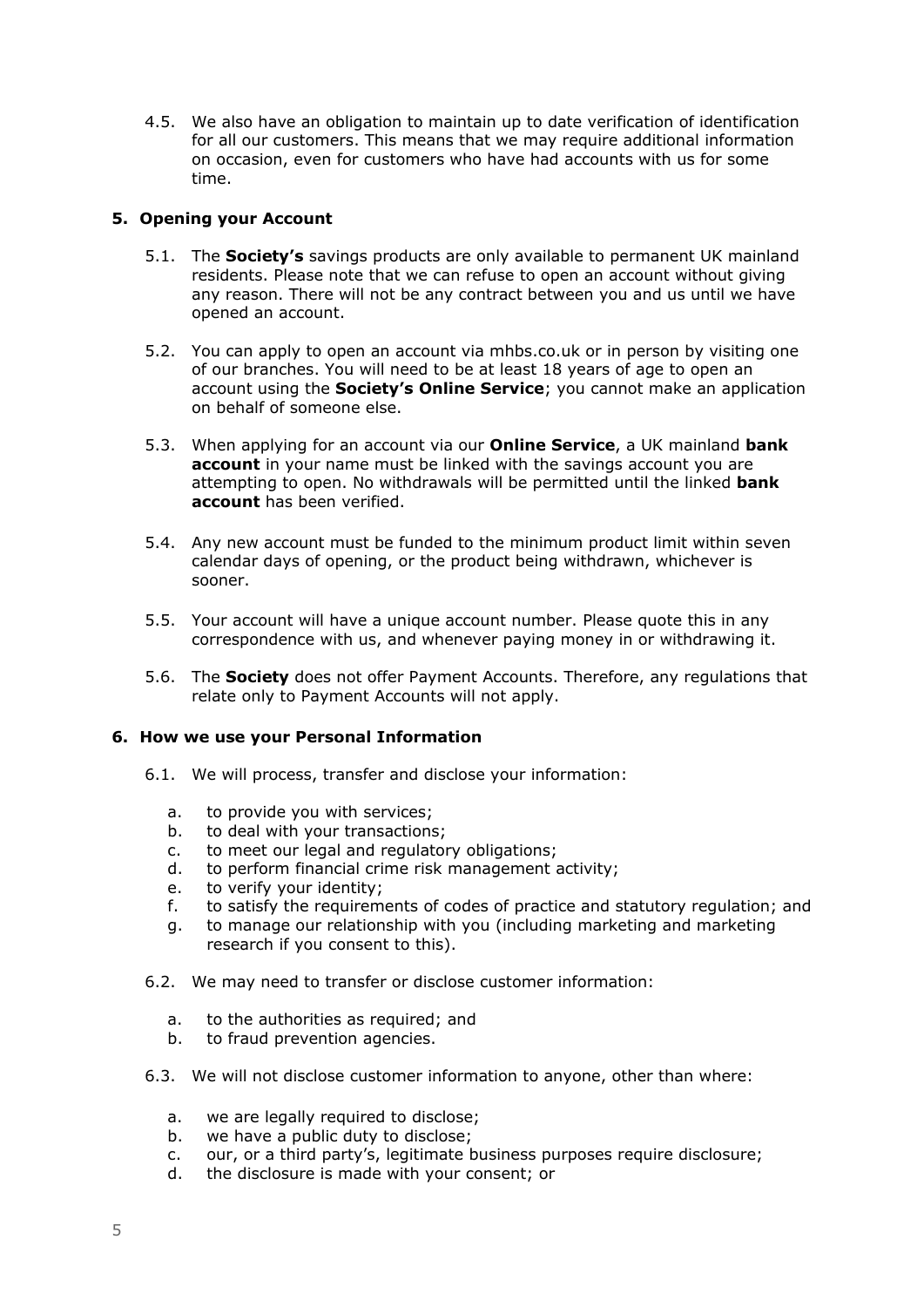- e. it is disclosed as set out in this section.
- 6.4. Under the Data Protection Act, you can request a copy of all personal information which we hold about you by writing to our **Principal Office**. For further details on how your information is used and how we maintain the security of your information, please refer to our Privacy Policy mhbs.co.uk/privacy-policy

#### **7. Deposits**

#### **7.1. Automated Deposits**

- 7.1.1. Subject to the individual product limits, section 7.5. below, and the terms and conditions of your account, you can make automated payments into your account.
- 7.1.2. Automated payments (for example, payments via the internet or standing orders) received before 3pm will normally be available for withdrawal two hours after the payment has been received by us. Automated payments received after that time, or not on a **Working Day**, will be available to withdraw from 9am the next **Working Day**.
- 7.1.3. An automated payment may be returned to the paying bank if the information accompanying the payment is insufficient for us to identify you.
- 7.1.4. You can ask us to stop accepting automated payments to your account at any time, by giving us one month's notice. We will not charge you for doing this.

#### **7.2. Cash and Debit Card Deposits**

- 7.2.1. Subject to the individual **product terms and conditions**, and section 7.5. below, you can make cash deposits to your account at any of our branch offices provided a valid account number is quoted. You may be required to provide evidence of the source of the cash deposit.
- 7.2.2. Cash deposits will be immediately credited to your account and made available for withdrawal, subject to the individual **product terms and conditions**.
- 7.2.3. We may refuse to accept more than ten standard bags of coin per week for credit to your account.
- 7.2.4. You can make debit card deposits at selected branches, either by contactless payment or by use of the correct Personal Identification Number (PIN).
- 7.2.5. Debit card deposits will be immediately credited to your account and made available for withdrawal at the start of the next **Working Day**, subject to the individual **product terms and conditions**.

#### **7.3. Cheque Deposits**

7.3.1. Subject to the individual product limits and section 7.5. below, you can make cheque deposits to your account. Cheques for credit to your account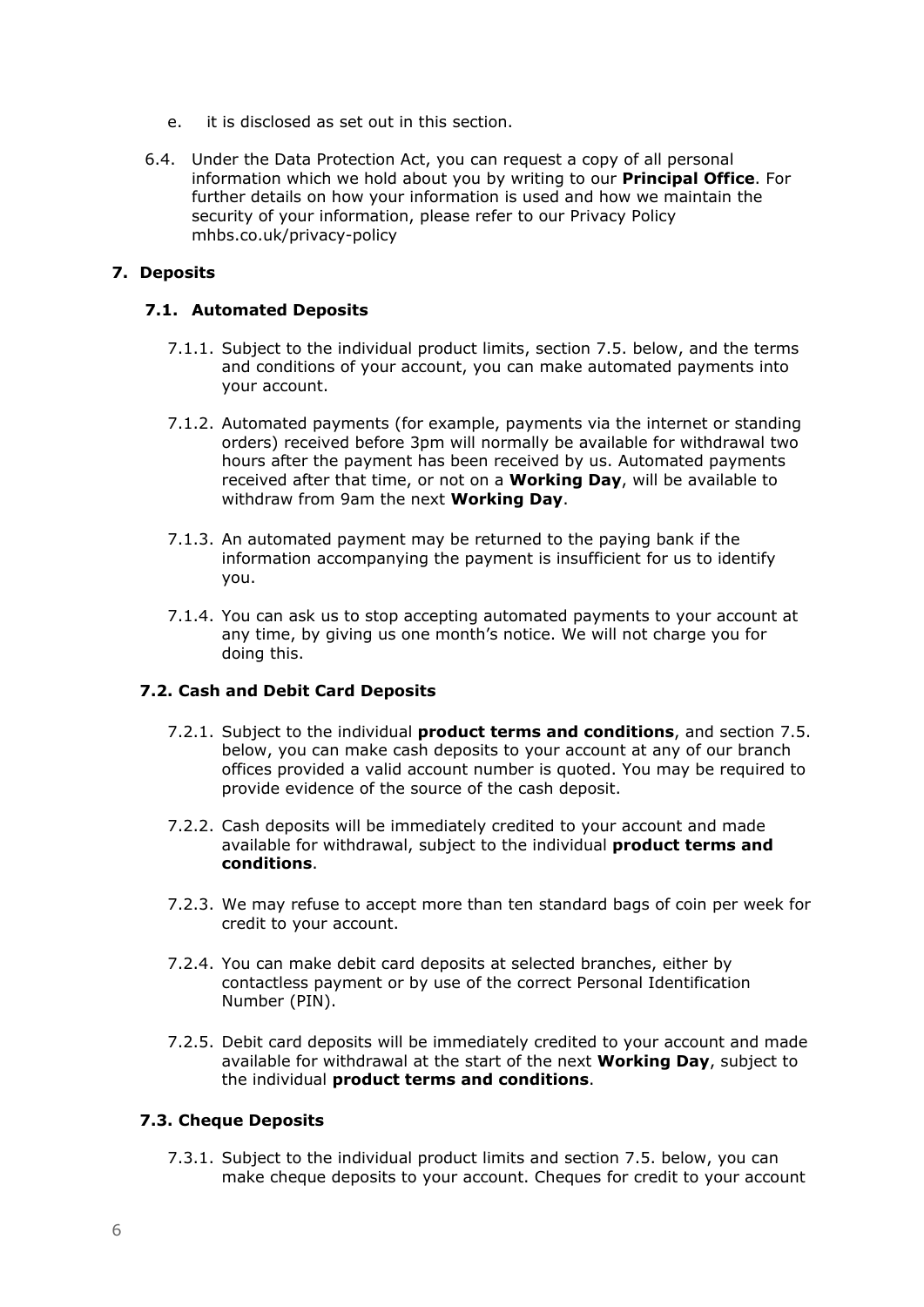should be made payable to you, and, if possible, quote your account number.

- 7.3.2. We may refuse to accept more than ten cheques for credit to your account on the same **Working Day** or we may make a charge for this service as detailed in our "Savers' Fees for Additional Services leaflet".
- 7.3.3. Withdrawals will be allowed against cheque deposits on the eighth **Working Day** following the date of receipt.
- 7.3.4. Where payment of a cheque is refused by the bank on which it is drawn, we will debit your account no later than the eighth **Working Day** following the date of receipt. Any such debits will be backdated to the original date of receipt.
- 7.3.5. There is a charge payable by you for cheques refused by the bank on which they are drawn, as detailed in our "Savers' Fees for Additional Services" leaflet.
- 7.3.6. Cheques drawn in sterling and from a UK mainland bank are accepted. Any other cheques will not be deposited and will be returned to you.

#### **7.4. Investment Limits**

7.4.1. The maximum amount that may be invested with the **Society** is £500,000 per individual. There are lower limits for certain products – please refer to the individual **product terms and conditions** for full details.

#### **7.5. Deposit Restrictions**

- 7.5.1. We may prohibit further deposits into any savings product at any time. When we do this, we will update the relevant product section within the 'Current interest rates for withdrawn products' page of mhbs.co.uk. We will not personally notify you when we do this.
- 7.5.2. We may refuse deposits into your account if:
	- a. we reasonably believe that by complying with the instruction we might break the law, regulation, code or other duty which applies to us; or
	- b. circumstances beyond our reasonable control prevent us from offering a normal service (such as in the event of terrorist threat, computer systems failure or strikes).
- 7.5.3. We may limit the value of debit card payments into your account. We will not personally notify you when we do this.
- 7.5.4. We may limit the amount, or denominations, of cash you can deposit into your account. We will not personally notify you when we do this.

#### **8. Withdrawals**

#### **8.1. General**

8.1.1. Withdrawals are subject to sufficient cleared funds being available in your account and the individual **product terms and conditions**. There is no overdraft facility on savings accounts.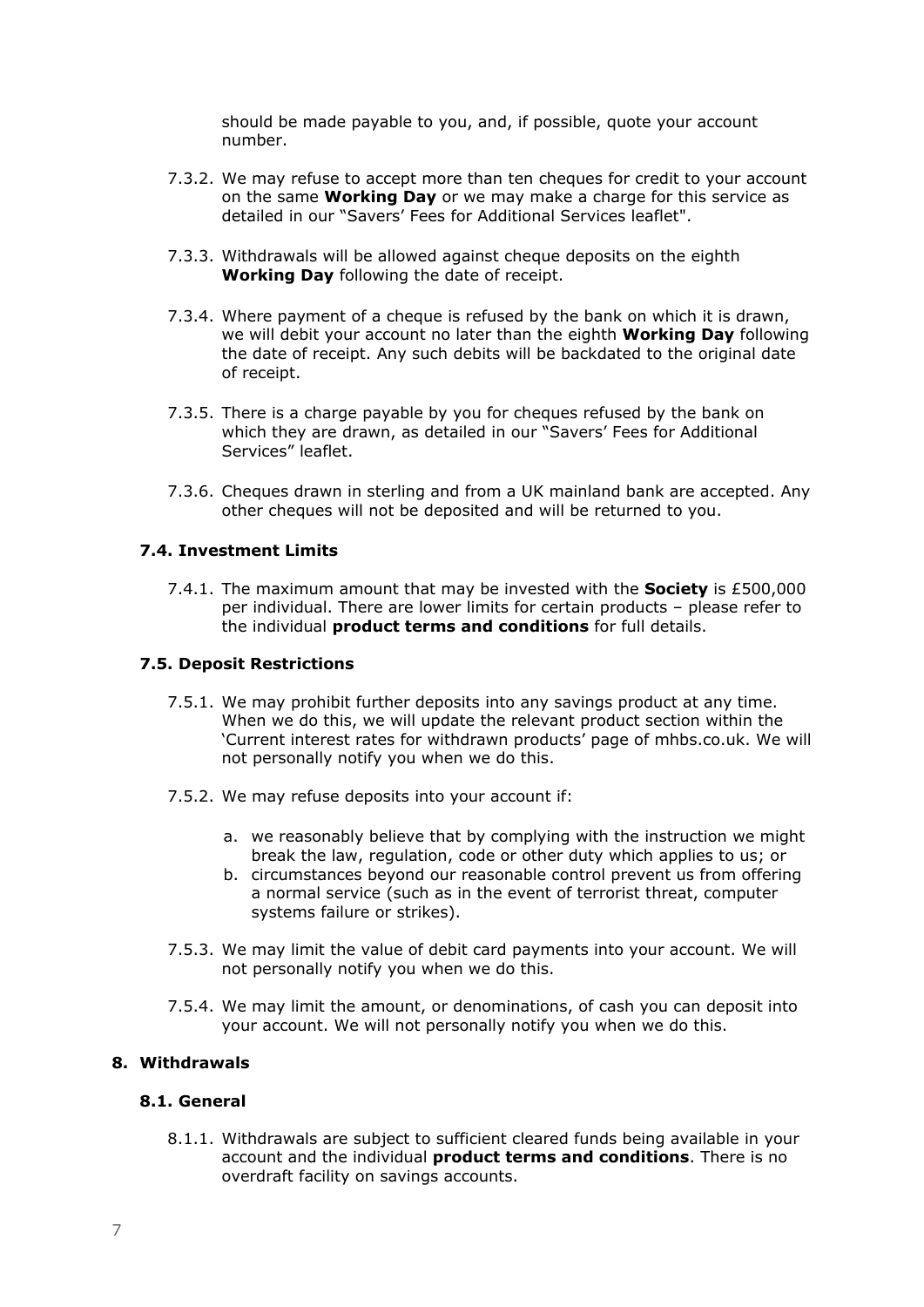- 8.1.2. Where you are issued with an **account document**, you must present the **account document** when requesting a withdrawal in our branches or by post. Failure to do so may result in the withdrawal being refused or delayed.
- 8.1.3. 'On demand' cash withdrawal limits at branch offices are £500 (per person per day). Only one large cash withdrawal over £500 may be permitted (per person per month), subject to a minimum of 48 hours' notice and approval by the Branch Manager.
- 8.1.4. 'On demand' cheque withdrawal limits at branch offices are £5,000 (per person, per day). Cheque withdrawals over £5,000 may require 24 hours' notice. Electronic transfers are available to your verified **bank account**.
- 8.1.5. The **Society** cannot undertake to stop payment of a cheque withdrawn from a savings account except by the written authority of the payee.
- 8.1.6. Where a cheque is drawn from an account and not presented for payment within six months, it will be re-credited to the account, but no adjustment will be made for loss of interest.
- 8.1.7. You can request an electronic transfer of money within the UK to your **bank account**. Withdrawal requests must be in writing or via the **Society's Online Service**.
- 8.1.8. **Online** requests can be made for payments to your verified **bank account** (subject to a maximum of £100,000 per day) or another MHBS account in your name. This maximum may be varied without notice.
- 8.1.9. Where you instruct us to take a withdrawal from your account we may not make the payment where:
	- a. we reasonably believe that there may be fraudulent activity or other financial crime affecting the account;
	- b. we are required to do so by law, regulation or court order;
	- c. there is a dispute (which we reasonably believe may be genuine) about the ownership of, or entitlement to, the money in the account;
	- d. due to abnormal and unforeseeable circumstances beyond our reasonable control we are prevented from offering a normal service (such as in the event of terrorist threat, computer system failure or strikes); or
	- e. circumstances exist which lead us reasonably to believe our financial stability is under threat (such as where rumours cause actual or potential abnormal levels of cash withdrawals).

In the case of (d) and (e) above:

- a. we will act proportionately to the circumstances in question;
- b. we will take all reasonable steps to ensure that the restrictions are lifted as soon as practical and to minimise the inconvenience to you;
- c. we will take into account the interests of the **Society's** membership as a whole;
- d. we will, if practical, give advance notice; and
- e. we may consider exceptions to the restrictions if we are reasonably satisfied that substantial hardship would otherwise be caused.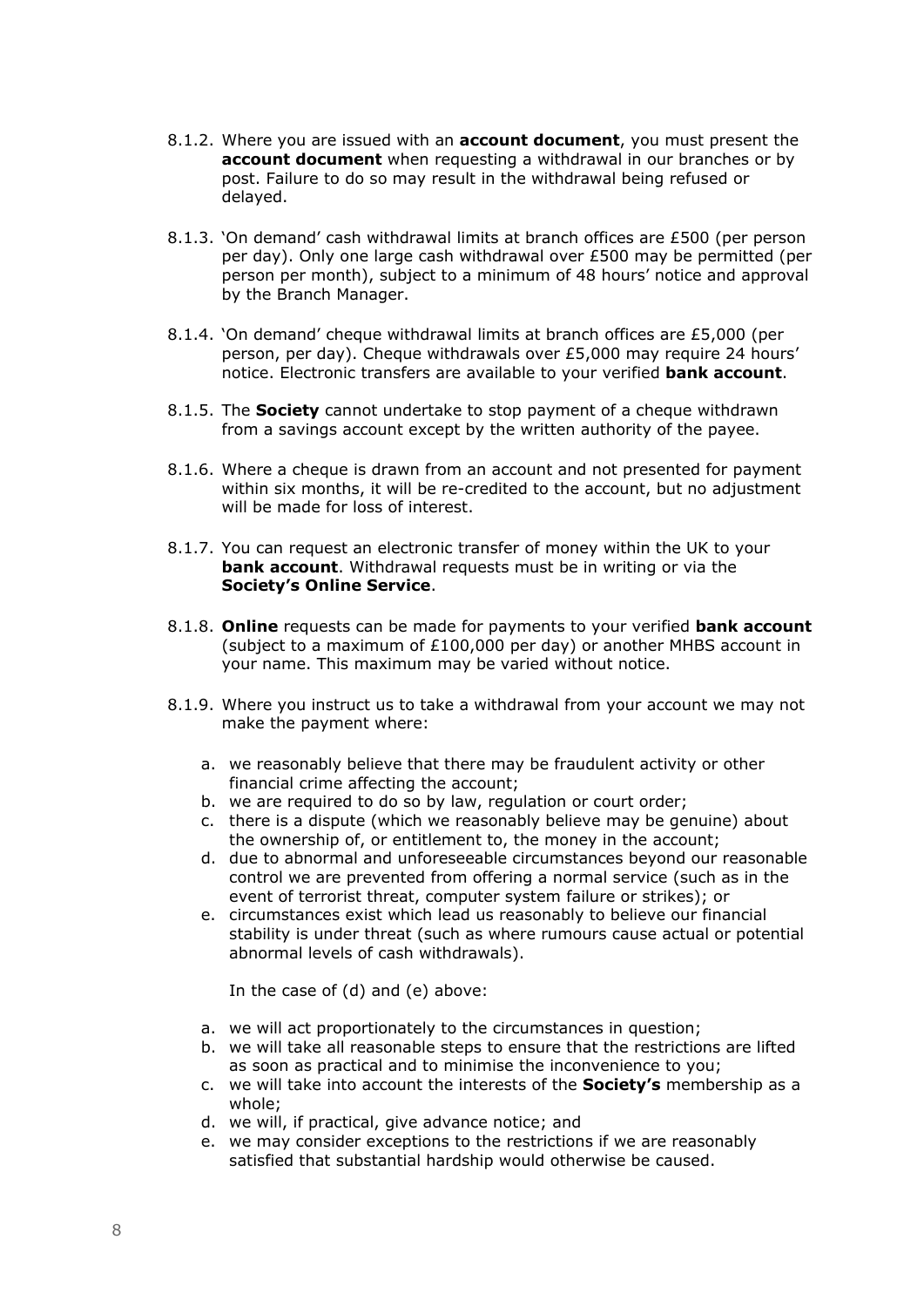- 8.1.10. Where we block the making of a payment, we will inform you as soon as practical, giving our reasons, unless it would be unlawful for us to do so.
- 8.1.11. We can suspend your account at any time and prevent you from making any withdrawals from your account on reasonable grounds relating to:
	- a. the security of your **account documents**; or
	- b. the security of your **account documents**; or
	- c. the suspected unauthorised or fraudulent use of your **account documents**.
- 8.1.12. We will inform you in accordance with Section 13 if we suspend your account giving our reasons, unless it would be unlawful for us to do so.
- 8.1.13. For accounts held in Trust or operated on behalf of the account holder you may be required to provide proof that the withdrawal is for the benefit of the customer/beneficiary. We may refuse a withdrawal if it is not deemed to be in the interest of the customer/beneficiary.
- 8.1.14. The **Society** can insist that withdrawals of more than £250 made from our savings accounts must be made by electronic payment to your verified **bank account**. Withdrawal requests must be in writing or via the **Society's Online Service**.
- 8.1.15. Withdrawals from Savings accounts held with the **Society** for and on behalf of a Business must be made via electronic payment directly to the Business's nominated **bank account**.

#### **8.2. Timings for Electronic Payments**

- 8.2.1. Electronic payments where instructions are received before 4pm on a **Working Day** will normally be credited to the destination account by close of business on the same day.
- 8.2.2. Requests received after 4pm, or not on a **Working Day**, will be deemed to have been received on the following **Working Day**.
- 8.2.3. **Online** requests for withdrawals can be cancelled at any time prior to the transaction date, via the **Online Service**. Requests for other electronic payments can be cancelled up to 4pm on the **Working Day** before the payment is due to be made.
- 8.2.4. We may temporarily change the payment deadline of 4pm due to abnormal and/or unforeseeable circumstances beyond our reasonable control where we are prevented from offering a normal service.

#### **8.3. Notice Periods**

- 8.3.1. Where the terms of an account require that a number of days' notice be given for a withdrawal or account closure, that notice must be given in writing or via the **Society's Online Service**.
- 8.3.2. If, on the seventh calendar day following the proposed withdrawal date, an account holder has still not carried out the transaction for which notice was given, the notice will be deemed to have expired. Any withdrawals made after that time will be subject to new notice periods or loss of interest in accordance with the terms of the account.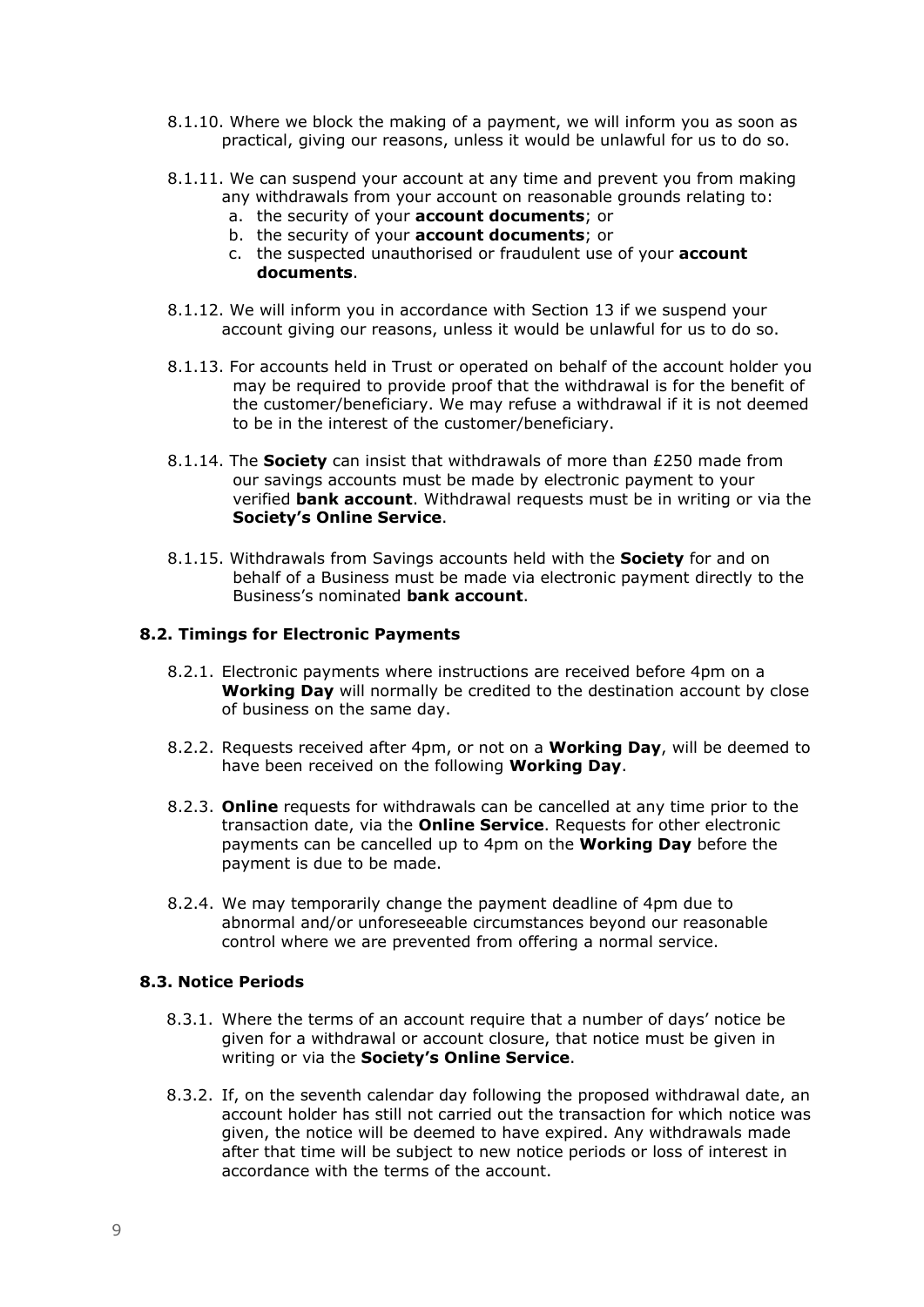#### **8.4. Restrictions on Transactions**

8.4.1. We can restrict the amount which can be withdrawn from your account, by placing a hold on your money, if we are required to do so by order of the court, HMRC and any other government body, our regulator or by law.

#### **9. Account Closure or Cancellation**

#### **9.1. Account Closure**

- 9.1.1. You can close your account at any time, without giving any reason, after giving any notice and/or any loss of interest required by the special conditions applying to the account, except where the savings have been accepted for a fixed term or notice which has not expired.
- 9.1.2. You can close your account by sending us a **secure message** via our **Online Service**; alternatively you can visit us in branch or write to our **Principal Office**.
- 9.1.3. When your account is closed it is your responsibility to cancel any direct payment to your account.
- 9.1.4. Any interest accumulated at the point of account closure will be added to the closing balance irrespective of the existing interest instruction.
- 9.1.5. We will close your account if, after seven calendar days of opening or the product being withdrawn, whichever is the sooner, you have not funded your savings account to the minimum product limit. In that event, interest earned on the account up to closure will be at the lowest rate in our easy access range at that time.
- 9.1.6. We reserve the right to close your savings account(s), without notice, and return your savings to you, should the balance fall below the minimum required as stated in the individual **product terms and conditions**.
- 9.1.7. We will close your savings account(s), without notice, if you cease to be a permanent resident in mainland UK.
- 9.1.8. We can repay to you all or part of your savings at any time, without giving any reason, after giving you at least two calendar months' notice, except where the savings have been accepted for a fixed term or notice which has not expired.
- 9.1.9. In exceptional circumstances, such as persistent breaches of the **Society's** Rules, threatening, abusive or inappropriate behaviour towards staff or where we suspect fraud, we will treat you as being in breach of these terms and conditions and we may close your account without notice.
- 9.1.10. If you reside overseas you cannot hold a savings account with the **Society**.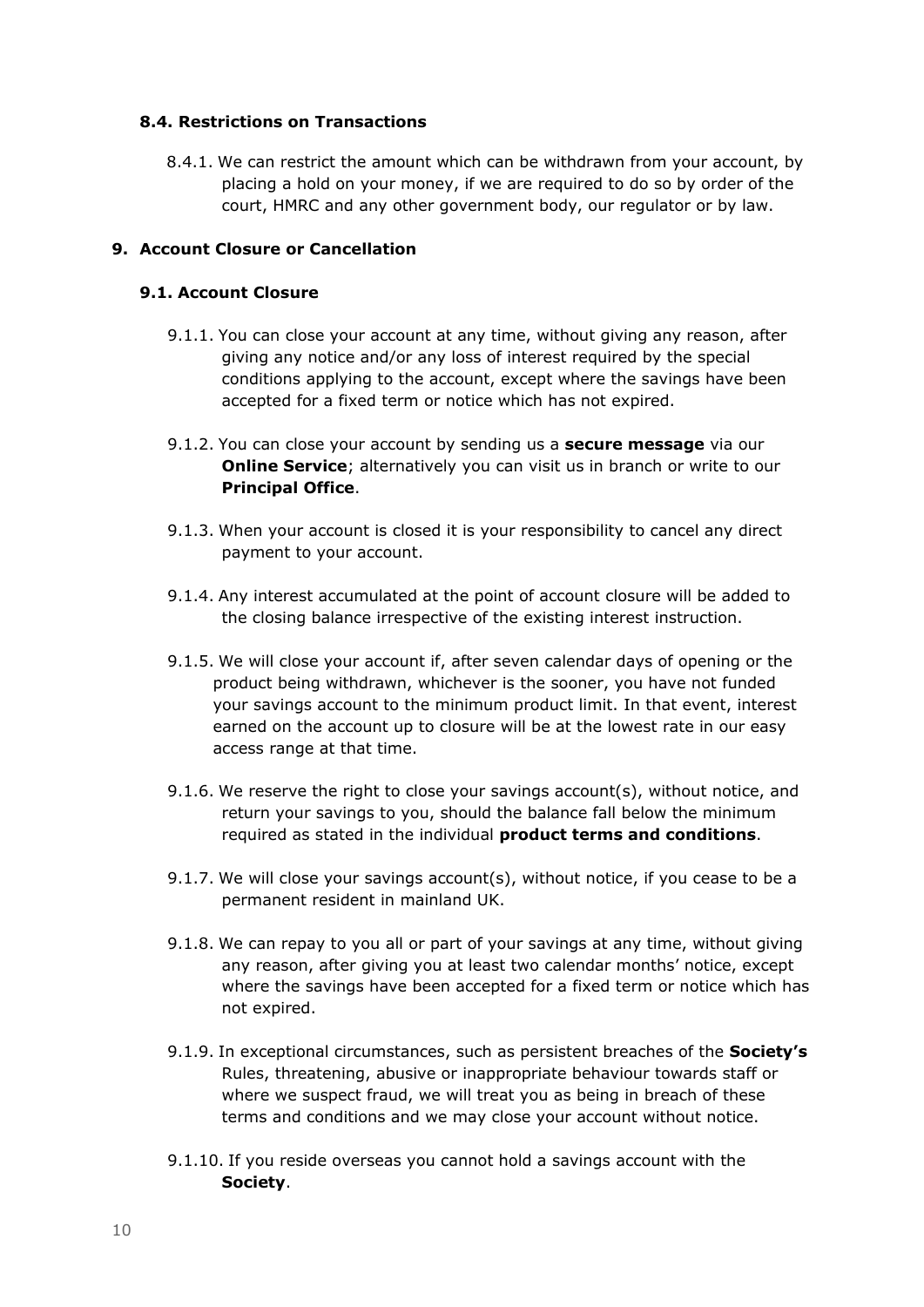- 9.1.11. A personal savings account must not be used for any other purpose than personal savings.
- 9.1.12. We may close a savings account without notice if you are deemed to be using your account for anything other than its intended purpose.

#### **9.2. Cancellation**

- 9.2.1. You can cancel your account within 14 days of making your first deposit or receiving this document, whichever is the later.
- 9.2.2. You can then withdraw your funds without penalty, although the clearance period for cheque deposits will still apply.
- 9.2.3. You should write to our **Principal Office** address enclosing your **account document** (if applicable). Interest will be paid at the lowest rate in our easy access range at that time.

There are two exceptions to this condition:

- a. you should refer to the individual product leaflet for cancellation arrangements on Individual Savings Accounts (ISAs); and
- b. there is no right to cancel fixed term accounts (other than fixed term ISAs).

#### **10. Misdirected Payments**

- 10.1. If you become aware of any misdirected payment made from your account, please contact us immediately and in any event no later than 13 months after the date of the transaction.
- 10.2. If you are registered for our **Online Service** you can notify us by **secure message**. Otherwise, you can notify us by calling our advertised phone number or visiting one of our branches.
- 10.3. We are not liable for any misdirected payment from your account where:
	- a. you fail to tell us of the misdirected payment without undue delay and in any case within 13 months of the date on which the transaction occurred;
	- b. the cause of the misdirected payment is because you gave us the wrong payment details for us to make the payment; or
	- c. we can demonstrate to you that the correct beneficiary bank received the payment.
- 10.4. If a bank or building society tells us they have made a payment into your account by mistake, we are obliged to cooperate with them and help them recover the funds by deducting the mistaken payment from your account.
- 10.5. If the payer's bank or building society is unable to recover the funds from us and the payer asks them to do so, the payer will be provided with all relevant information they need so they can claim repayment. This information will include your name and contact address.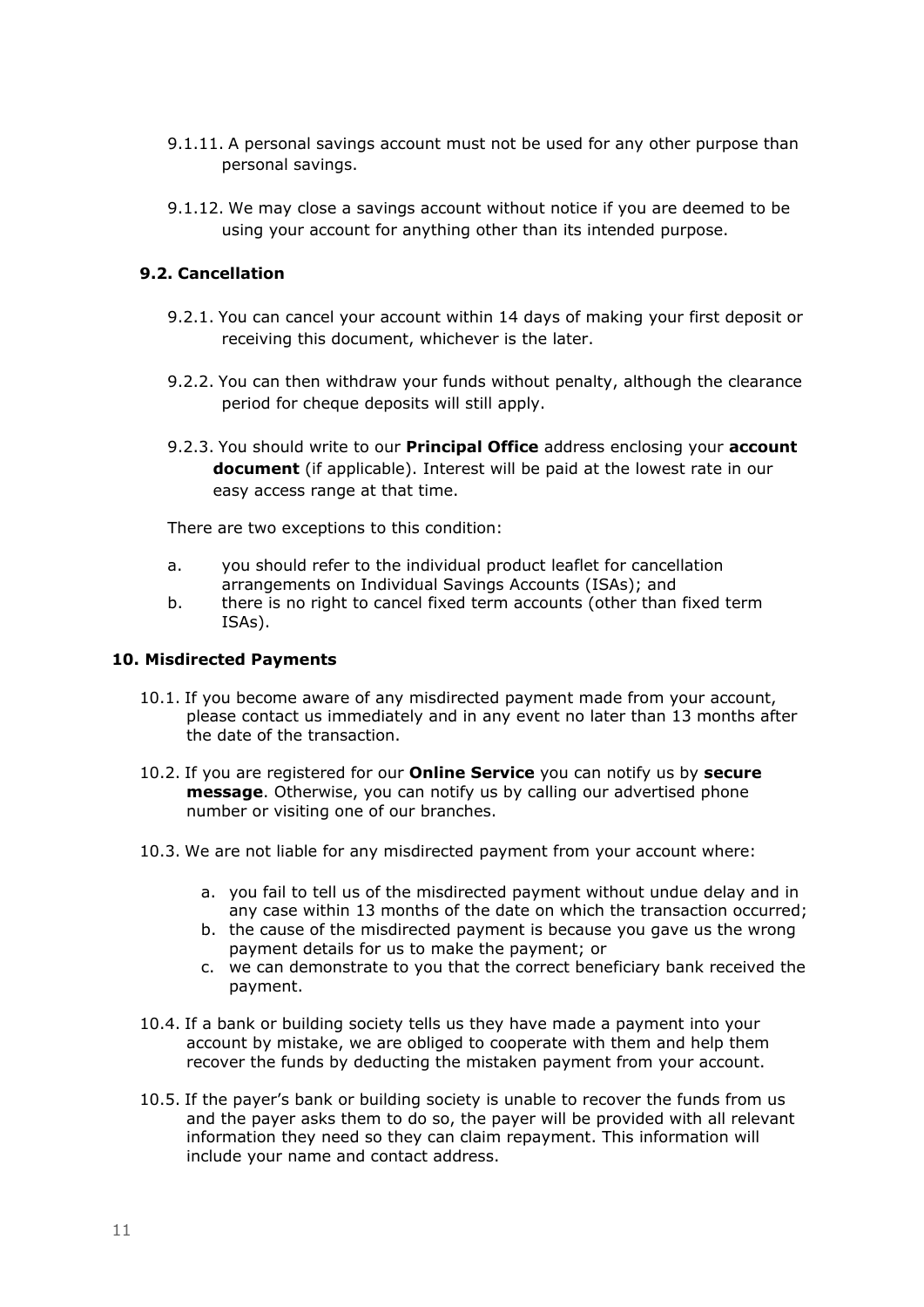#### **11. Charges**

- 11.1. We may make charges for items relating to the operation of your account and deduct those charges from the amount in the account.
- 11.2. The charges will reflect expenses we incur and the cost of staff time and the use of our office and computer facilities. Full details of current standard charges are given in "Savers' Fees for Additional Services".
- 11.3. Changes to our charges or the introduction of new charges will be made only for the reasons and in the manner set out in Section 13.
- 11.4. We may also make charges for non-standard services that you may request us to provide; you will be advised in advance if any charges of this nature will apply.

#### **12. Interest**

#### **12.1. Payment of Interest**

- 12.1.1. Interest is paid in accordance with the **product terms and conditions**.
- 12.1.2. Interest on your deposit is calculated on a daily basis from the day of receipt.
- 12.1.3. Once added to the capital, interest is subject to the same withdrawal restrictions as any other deposits to the account.
- 12.1.4. Interest is earned up to and including the day prior to withdrawal or closure.
- 12.1.5. If we hold an instruction to pay interest to your bank and the amount accrued is less than £5 at the interest payment date we will be unable to comply with this instruction and the interest will be credited back to your account.

#### **12.2. Interest Rates**

- 12.2.1. Details of our interest rates can be obtained by visiting one of our branches, via mhbs.co.uk or by telephoning our advertised phone number.
- 12.2.2. Interest rates are variable unless otherwise indicated in the product leaflet.
- 12.2.3. Where interest rates are variable they may be altered in accordance with Section 12.3.
- 12.2.4. If your account has an introductory or bonus rate for a specific period, we will contact you before the expiry date to remind you of and explain your options.

#### **12.3. Changes to Interest Rates**

12.3.1. Unless the account has a fixed interest rate, we may vary the rate if we reasonably believe that the change is needed for any one or more of the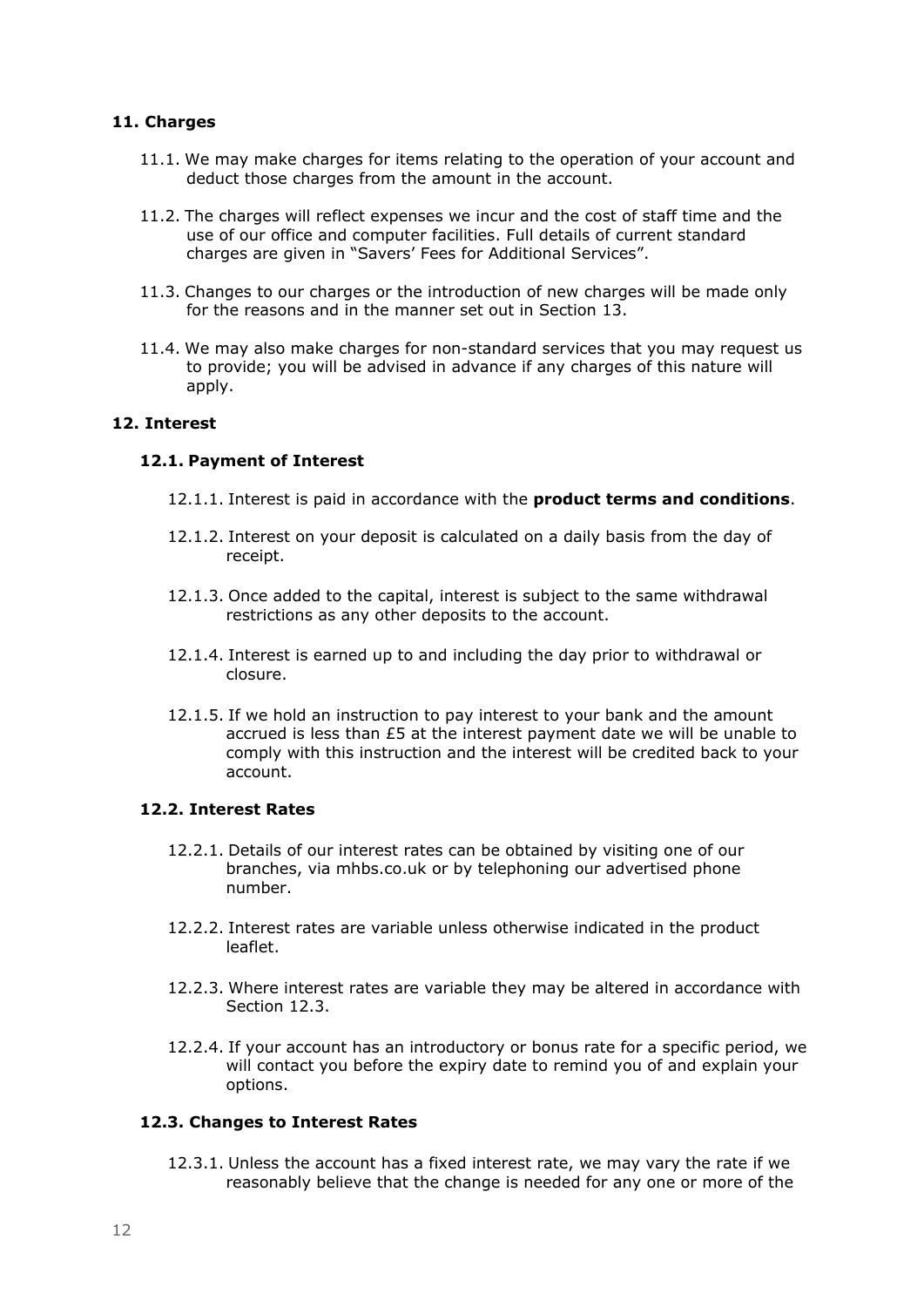following reasons (which may relate to circumstances existing at the time or those which are expected to apply in the near future):

- a. to take account, in a proportionate manner, of general market conditions (including interest rates generally, the base rates of clearing banks, interest rates available on wholesale money markets or similar investments, or the terms on which similar accounts are offered by other organisations providing financial services);
- b. to take account, in a proportionate manner, of changes in the costs we incur in providing the services and facilities available on your account (including changes in technology) because of:
	- i. the reasonable steps we have taken to change our systems for managing those services and facilities;
	- ii. reasons outside our control;
- c. to achieve a reasonable balance between the rates of interest payable on savings and mortgage accounts;
- d. to take account of, in a proportionate manner, changes in the law, decisions of an ombudsman, regulator or similar person, or any code of practice with which we intend to comply; or
- e. to maintain our financial strength in the interests of all our customers.
- 12.3.2. If a change to interest rates is to your advantage, the change may be made immediately and will be publicised on our website and/or in our branches within 30 days of the change.
- 12.3.3. Where the change is not to your advantage, we will notify you of the change by letter, email or other personal notice before it comes into effect. This does not apply if the change is not material#.
	- i. If no notice period applies for withdrawals on your account, we will notify you at least 14 days before the change takes effect.
	- ii. If your account has a notice period for withdrawals, we will either:
		- a. Notify you at least seven days plus your normal withdrawal notice period before the change takes effect and your withdrawal terms will remain unchanged; or
		- b. Notify you at least 14 days before the change takes effect and you will have a period of 60 days to close or withdraw from your account without giving any notice that might normally apply.
- 12.3.4. If you do not notify us that you object to a change before the date on which it comes into effect, you will be deemed to have accepted it.

#an interest rate change will not be considered 'material' where the balance of the account is less than £100 at the time we provide the notice.

#### **13. Changes to Terms and Conditions**

- 13.1. These terms and conditions remain in force for as long as you hold an account with the **Society**, or until we notify you of a change.
- 13.2. Changes may include the removal of or amendment to conditions or the inclusion of new conditions, for any of the following reasons:
	- a. to respond to or anticipate any changes in relevant law, regulations or code of practice, and to take account of general banking practice;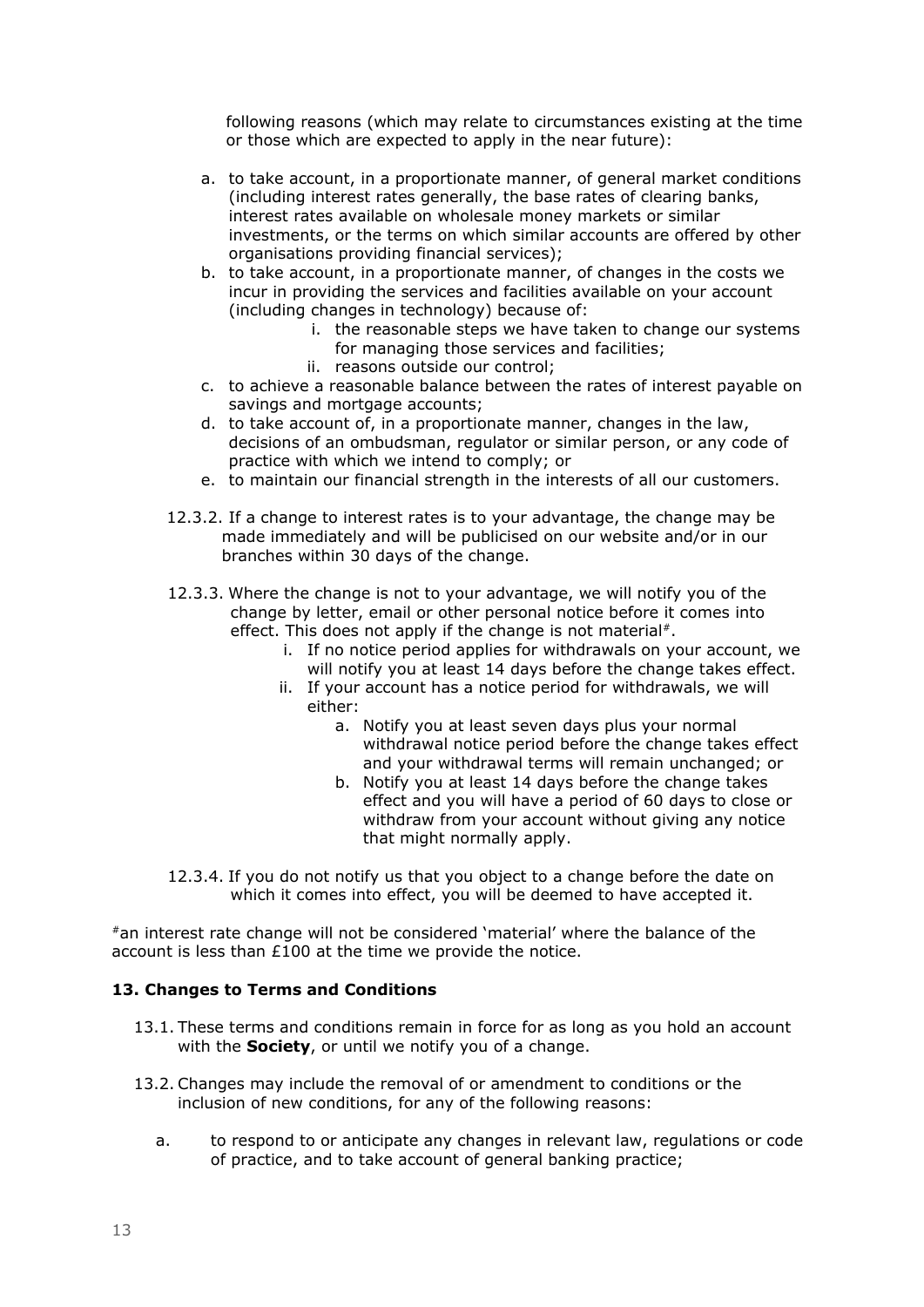- b. to respond to a relevant decision by a court, the financial ombudsman, regulator or similar body;
- c. to introduce and/or enable us to introduce new or improved systems, procedures, services and/or facilities;
- d. to make the terms clearer or more favourable to you; or
- e. to enable us to respond to any changes or anticipated changes in our relevant costs and/or to correct any error, inaccuracy, ambiguity or omission in the drafting of this agreement (provided that we act reasonably in doing so).
- 13.3. If the change relates to any of these terms and conditions dealing with automated payments on your account we will give you two months' notice of any change by letter, email or other personal notice. Where you notify us within the two months' notice period that you do not accept the change we will take this as notification that you wish to close your account without notice or loss of interest.
- 13.4. For any other change to these terms and conditions the following provisions apply:
	- a. where the change is to your advantage the change may be made immediately and will be publicised on our website and/or in our branches within 30 days of the change; or
	- b. if the change is to your disadvantage we will notify you of the change by letter, email or other personal notice before it comes into effect, and in that case:
		- i. if your account has a notice period for withdrawals, we will either:
			- a. Notify you at least seven days plus your normal withdrawal notice period before the change takes effect and your withdrawal terms will remain unchanged; or
			- b. Notify you at least 14 days before the change takes effect and you will have a period of 60 days to close or withdraw from your account without giving any notice that might normally apply.
		- ii. if your account is for a fixed term any change notified to you will take effect at the end of the fixed term. You will be deemed to have accepted the change unless you notify us in writing, before the end of the fixed term, that you do not accept it. If you notify us that you do not accept the change, we will take this as notification that you wish to close your account at the end of the fixed term.

For changes to interest rates, see Section 12.3.

#### **14. Changes to Contact Information**

- 14.1. It is your responsibility to ensure that we have your current contact details.
- 14.2. If you do not inform us promptly of a change to your details, the security of your information could be put at risk.
- 14.3. If you change any of the following information, you should let us know in writing or via our **Online Service**:
	- a. name evidence of name change must be provided;
	- b. address we may request evidence of a change of address;
	- c. address for correspondence;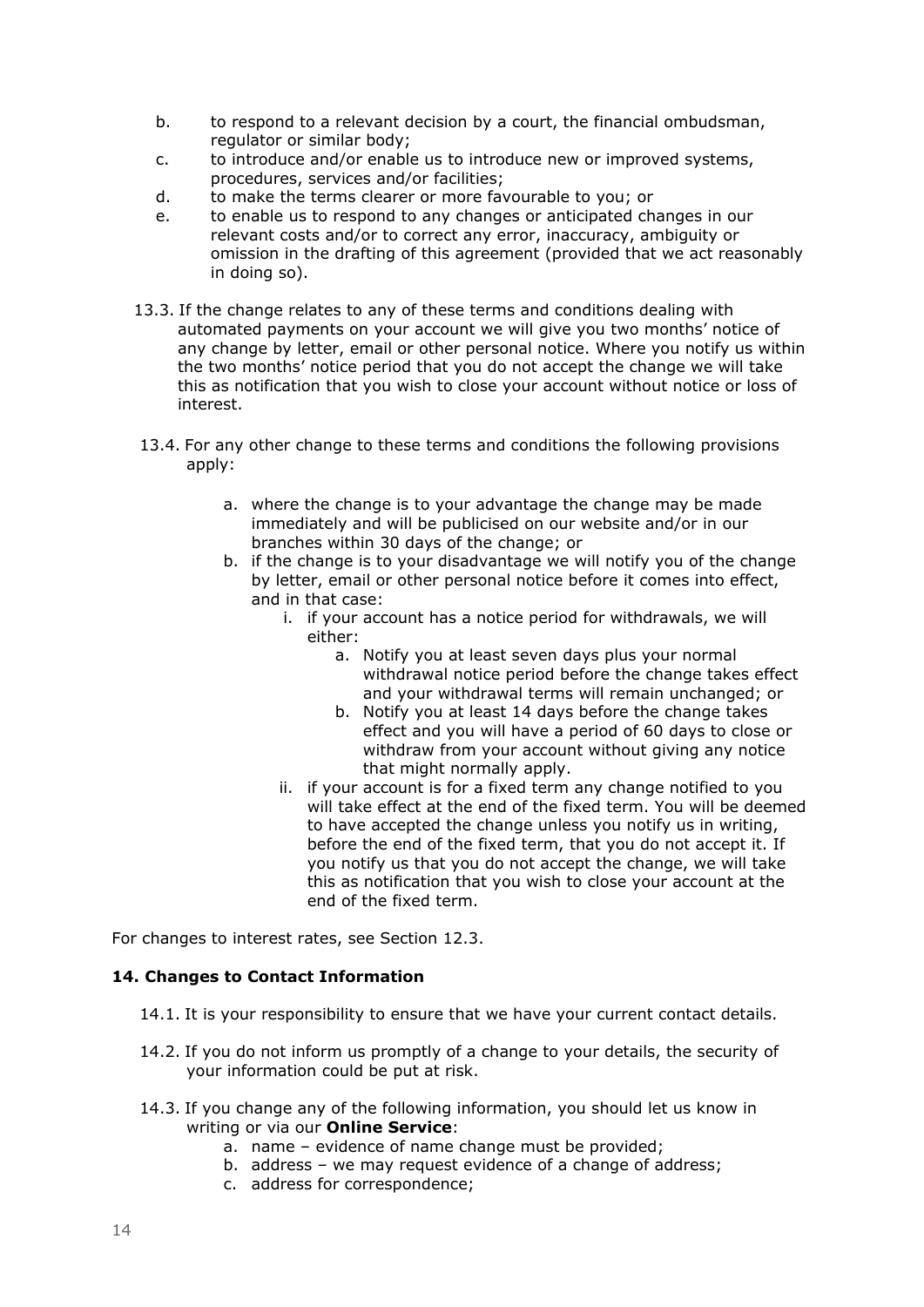- d. landline phone number;
- e. mobile phone number this is a requirement for the provision of the **One Time Passcode** and therefore must be personal to you; or
- f. email address this is the key communication method we will use to inform you of changes to your account and other important messages. To protect your personal details and your account, the email address you provide should not be accessible by anyone other than yourself.

#### **15. Secure Messaging**

- 15.1. The **secure message** function is accessed through our **Online Service**.
- 15.2. If you send us a message we will aim to respond to you within three **Working Days**.
- 15.3. Once you have sent a request affecting payments or your account, we may not be able to reverse it before it is implemented.
- 15.4. You must not send us messages:
	- a. which require immediate attention (in this case please contact us by telephone);
	- b. on behalf of any other person or in relation to our dealings with any other person; or
	- c. which are offensive or otherwise inappropriate.

#### **16. Text Messages**

- 16.1. When you use our **Online Service** to change your personal details, we will send you an authorisation code via text to enable your request to proceed.
- 16.2. To start receiving texts on your mobile phone you need to register your mobile phone number with us by either:
	- a. registering for our **Online Service**;
	- b. applying for a new account; or
	- c. sending us a **secure message**.
- 16.3. You can only register one mobile number (which must be registered with a United Kingdom operator) against your account in order to receive **text messages**.
- 16.4. **Joint account holders** can each register their respective mobile phone numbers.
- 16.5. We will not charge you for **text messages** but your network operator may charge you for some services (e.g. receiving **text messages** when you are abroad). Please contact your mobile phone network provider for details.
- 16.6. **Text messages** are sent once and cannot be resent. You will not be able to reply to a **text message**.
- 16.7. **Text messages** are designed for use in the United Kingdom. If you take your mobile phone outside the United Kingdom without suspending **text messages**, you shall be deemed to authorise us and your network operator to transmit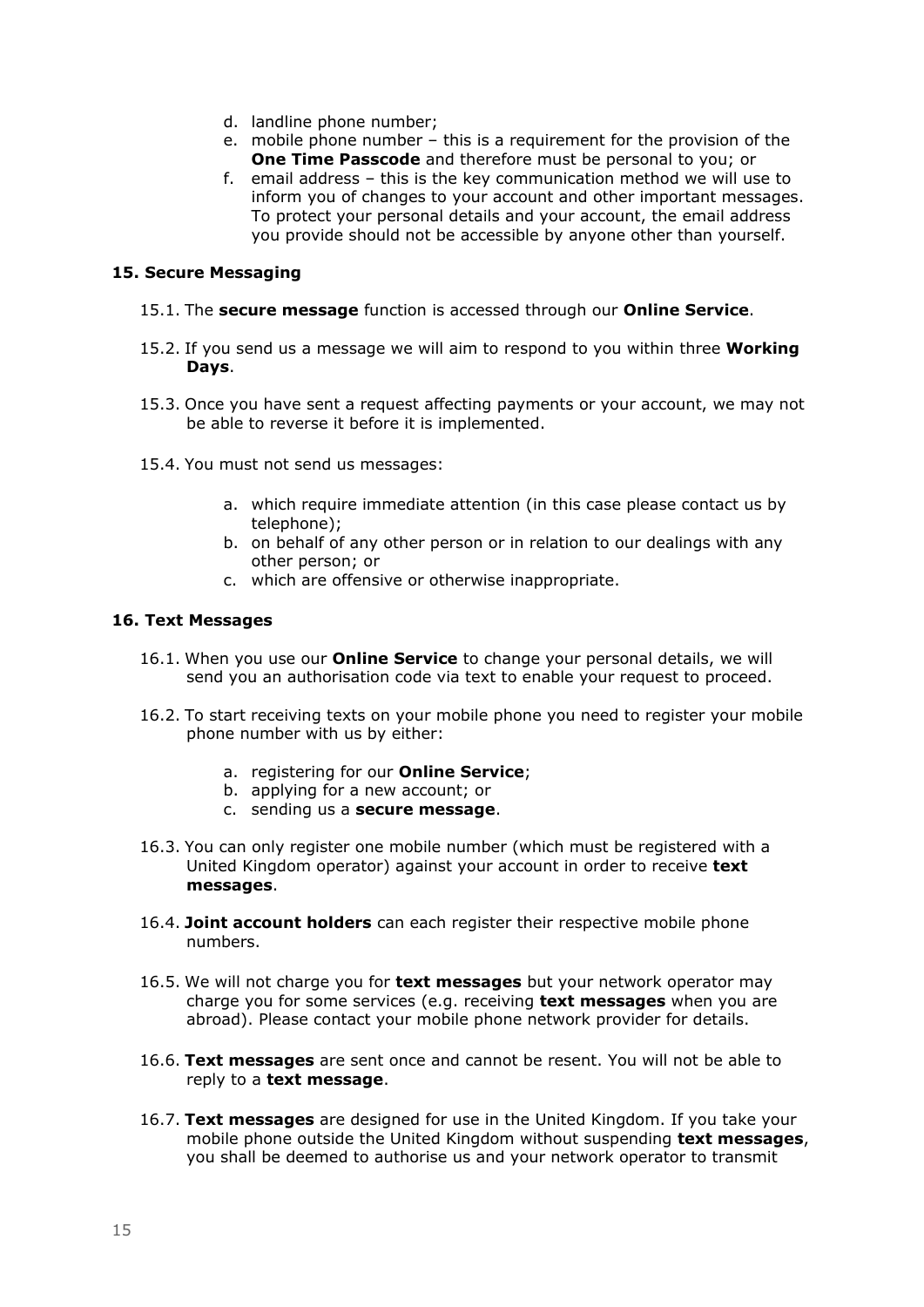such information and store information in such countries or territories as are necessary to send **text messages** to your mobile phone.

- 16.8. You will be responsible for any charges you incur as a result of receiving **text messages** whilst abroad.
- 16.9. We are not liable for any failure or delay in transmission or any other aspect of the **text message** service caused by reasons outside our control.
- 16.10. You may cancel your **text message** alerts at any time by de-registering through our **Online Service** or by contacting our Customer Support Team.

#### **17. Joint Account Holders and Trustees**

- 17.1. It is for the account holders to decide the order of the names on the account.
- 17.2. All **joint account holders** are jointly and severally bound by these terms and conditions and the Rules of the Society.
- 17.3. Where a savings account is in more than one account holder's name, only the first named saver on the account will be entitled to membership rights (such as the right to receive notices of, and to attend and vote at, meetings of the **Society**).
- 17.4. **Joint account holders** (other than trustees) may specify how many of them must sign for withdrawals (which could include taking all the money out of the account) and changes to account details.
- 17.5. Provided the specified number of signatories appears on any withdrawal authority, withdrawals and changes may be made without the knowledge of the remaining account holder(s).
- 17.6. This arrangement can be ended at any time on the signature of one of the account holders, and thereafter all parties will be required to sign.
- 17.7. Where a joint account is opened **online**, it is on the understanding that both parties consent to the application and their requirement to register for the **Online Service** individually. Either party may give authority for withdrawals and changes to account information. Organisations must specify the number of authorised persons (to a maximum of two).
- 17.8. Where the account holders specify that all of their signatures are required for withdrawals and changes to account details, it will not be possible for any withdrawals or changes to be made unless all signatures are provided.
- 17.9. Where **joint account holders** have different correspondence addresses, we will write to the address of the first named account holder. Each account holder is responsible for informing us of a change of their address.
- 17.10. We may ask for all **joint account holders** to confirm their agreement to any instruction before we action it.
- 17.11. In the event of a dispute between **joint account holders**, we may freeze the account until we receive written instructions from all of the account holders.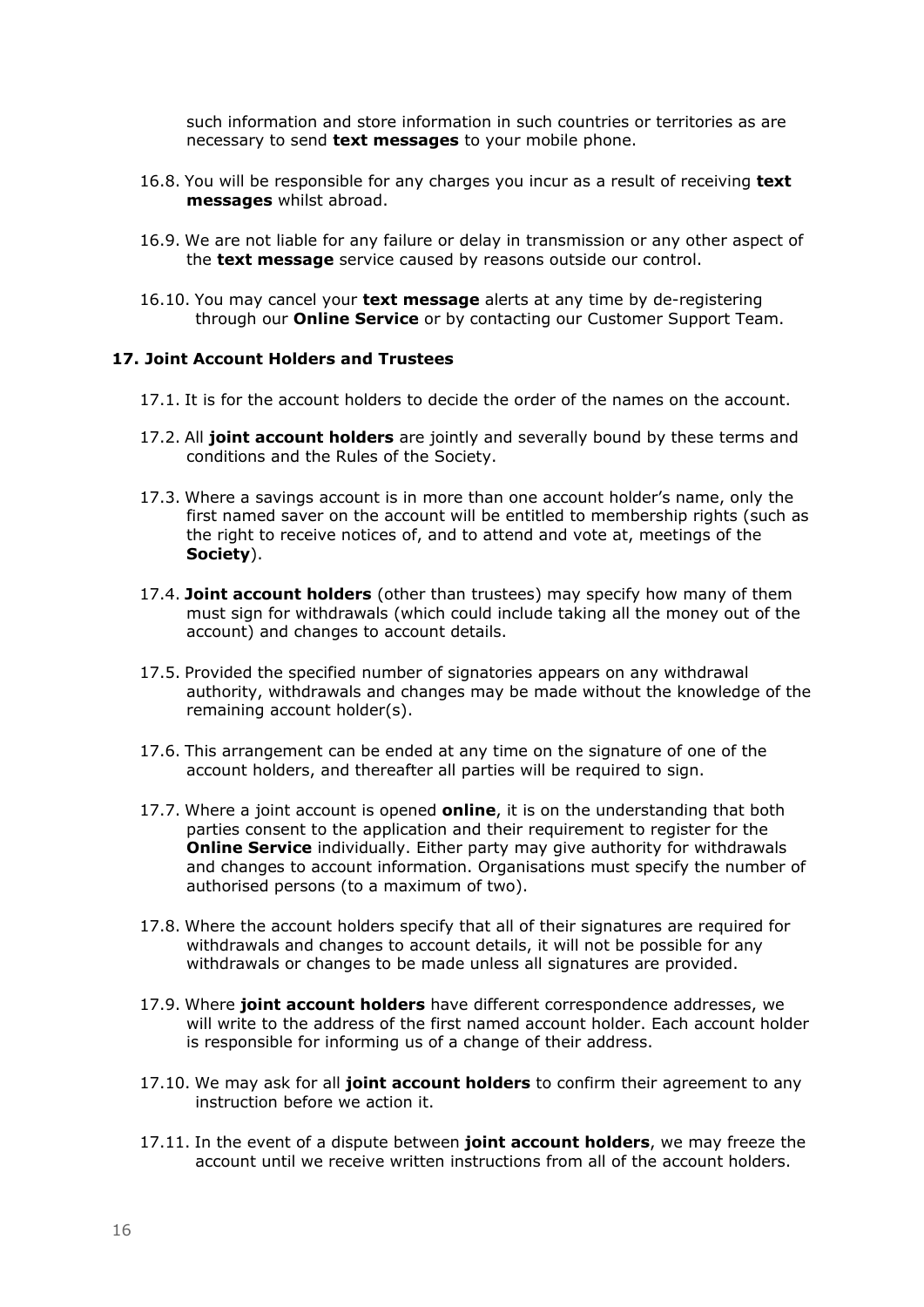- 17.12. In the unlikely event of a transfer of the **Society's** business to a bank or other company, any **Windfall Benefits** that might be paid would also be due only to the first named holder.
- 17.13. All trustees must sign for withdrawals and changes on trust accounts.

#### **18. Operating an account as a Third Party**

- 18.1. Account holders can appoint another person to help manage their MHBS savings account(s), subject to the rules and limitations set out in our 'Third Party Mandate Terms and Conditions' document. The account holder must have mental capacity to make this decision.
- 18.2. The mandate will become void if the account holder or **third party** loses mental capacity, or on the death of the account holder or **third party**.
- 18.3. We reserve the right to refuse transactions carried out by a **third party**. We may contact the account holder for further details.
- 18.4. We reserve the right to revoke the **third party mandate** at any time without giving a reason.

#### **19. Death of an Investor**

- 19.1. In the event of the death of a **joint account holder** we will, on receipt of satisfactory evidence of the death, treat the surviving account holder(s) as being entitled to the account. The terms and conditions of the account will remain unchanged.
- 19.2. If a sole account holder dies and does not have more than £25,000 in total with the **Society** then we can pay that sum to any person who claims to be beneficially entitled on receipt of an indemnity and following sight of a death certificate and proof of executorship; if Grant of Probate or Letters of Administration is needed to prove the deceased's estate we will require sight of the original document.
- 19.3. Where a sole account holder has more than £25,000 the **Society** will require sight of the Grant of Probate or Letters of Administration.
- 19.4. ISA account balances can be passed on to surviving spouses/civil partners when a saver dies. This is known as an 'additional permitted subscription', a one-off ISA allowance, equal to the value of the deceased's ISA holdings.

#### **20. Transfer of Savings**

20.1. You can transfer your savings to another MHBS customer, subject to the **product terms and conditions**. We may refuse to permit such a transfer without giving any reason.

#### **21. Unclaimed Balances**

- 21.1. We will treat your account as inactive and may close your account if:
	- a. you cannot be traced after reasonable enquiry; and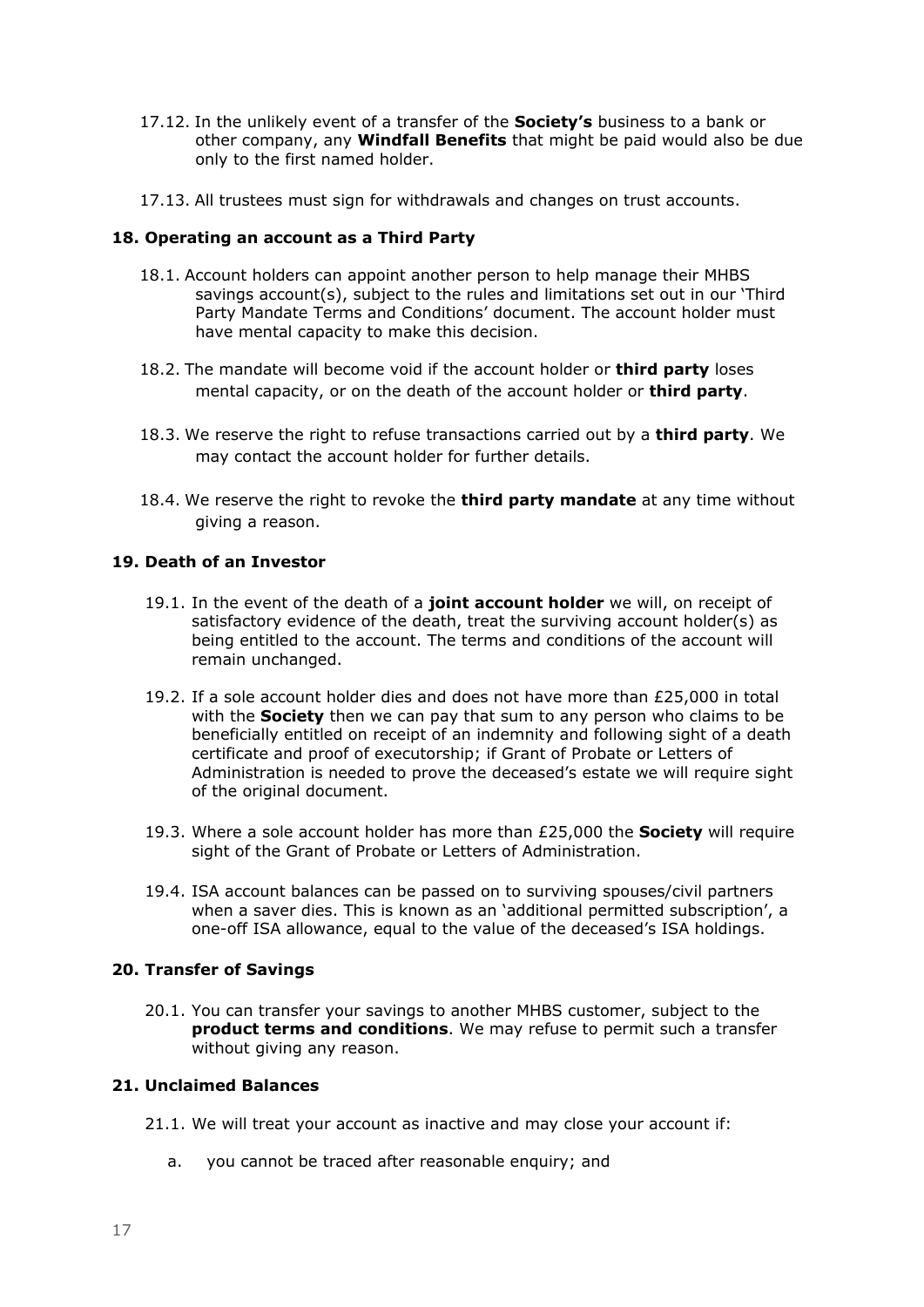- b. for a period of three years you have made no payment to, or withdrawal from, your account and the amount in that account is less than £100.
- 21.2. Your account will continue to earn interest at the current rate applicable.
- 21.3. You may not receive further communication from us once your account is inactive.
- 21.4. If you contact us at a later date and provide us with satisfactory proof of your identity, we will re-activate your account.
- 21.5. We may take part in the Alternative Scheme for smaller institutions under the Dormant Bank and Building Societies Accounts Act. If there has been no activity on your account for 15 years (or other period specified by law), we may transfer any money in your account to the Alternative Scheme for smaller institutions. You will still have the right to your money and you can contact us at any time for information about how to reclaim your money.

#### **22. Provision of Online Service**

- 22.1. The **Society** undertakes to provide the **Online Service** in good faith and will use its best endeavours to make the service available on a continuous basis. Occasionally, our **Online Service** may not be available - for example, when we carry out maintenance or updates. The **Society** cannot accept responsibility for any inconvenience caused should the service be unavailable for this reason or due to abnormal and unforeseeable circumstances beyond our control, the consequences of which are unavoidable.
- 22.2. Transaction requests cannot be accepted by telephone.
- 22.3. All of the savings accounts you hold with the **Society** can be viewed **online** and will appear once you have registered for the service.
- 22.4. Signatories to organisation accounts will be able to register **online** on behalf of their organisation. Each signatory must register separately.
- 22.5. The **Online Service** is not available to anyone under 18 years of age, or for **third party** signatories. However, an attorney will be able to register for the **Online Service** once the Power of Attorney documentation has been accepted by the **Society**.
- 22.6. Your access to our **Online Service** will be removed if you close all your accounts with the **Society**.

#### **23. Suspension of the Online Service**

23.1. We can, at any time, stop you from using our **Online Service** and prevent you from making payments from your account. We will only stop the use of the service under this condition where: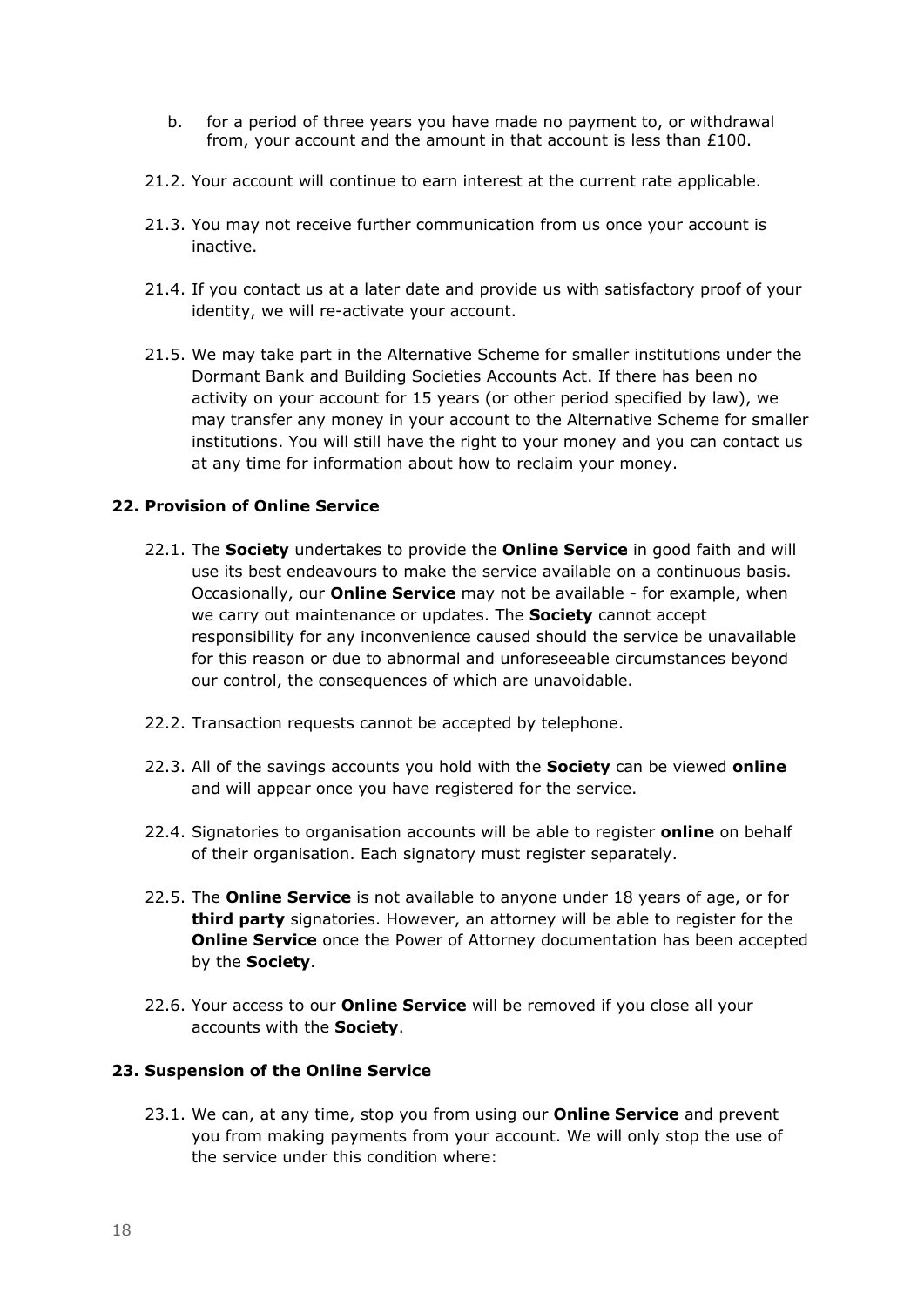- a. we are concerned as to the security of the continued use of the service; or
- b. we suspect fraud or unauthorised use of the service.
- 23.2. We will inform you before, or, where this is not possible, immediately after we have stopped your use of the service, unless we are prevented from doing so for reasonable security reasons or because it is unlawful.
- 23.3. We shall also be entitled to terminate or suspend our service to you if we have reasonable grounds to believe that you have attempted to gain access to our programs, or to the accounts of other customers, or have attempted to introduce any viruses or malware into our systems. We will inform you in writing as soon as practical, giving our reasons, if we decide to do this.
- 23.4. This notice will be provided to you by letter, email or other personal notification.

#### **24. Technical Requirements**

- 24.1. Our **Online Service** uses cookies for:
	- a. security purposes, to enable you to have secure access; and
	- b. analytical purposes, to measure visitor behaviour so we can improve our website.
- 24.2. By using our website you consent to the use of cookies. You may also choose to set your browser to not accept any cookies, however, please be aware that if you do this, all of the functionality of our **Online Service** will be impaired

#### **25. Security**

- 25.1. When you contact us we may ask questions which enable us to confirm your identity. This will never include asking you to divulge your **security details**. It is therefore important that at all times we maintain accurate records for you. Failure to inform us of any changes to your personal details may result in us being unab/le to assist you.
- 25.2. From time to time we may contact you regarding your account. When we do this, we may ask questions which enable us to confirm your identity. This will never include asking you to divulge your **security details**. If you wish to verify the call is from us, please call us back on our advertised phone number.
- 25.3. **Security details** may be taken as part of the account opening process. These details are required when using the **Online Service**, and may be used by us to identify you.
- 25.4. It is your responsibility to:
	- a. ensure that your **security details** are known only to you;
	- b. ensure that you never make a record of your **security details** in a way that can be easily understood by someone else;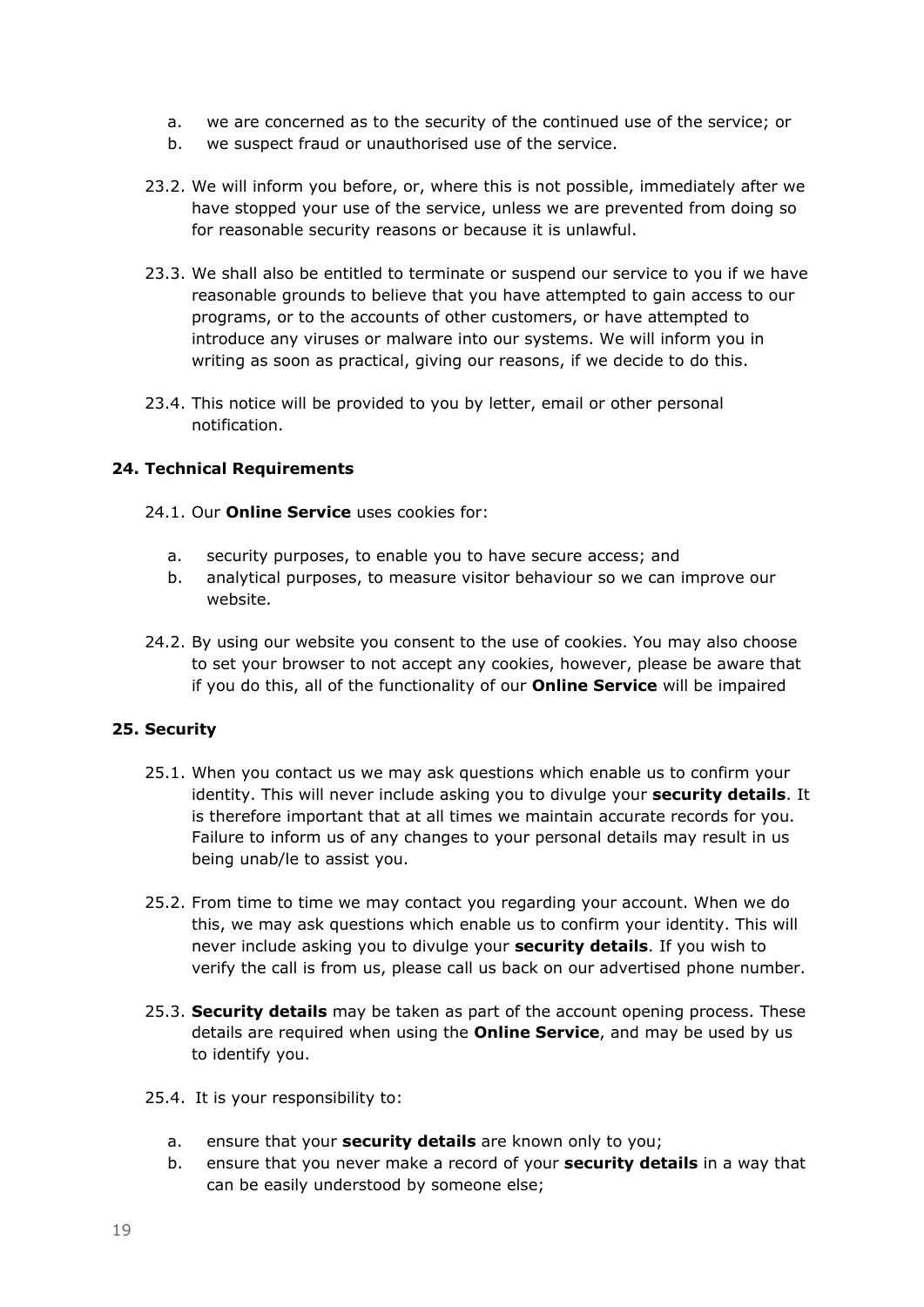- c. ensure that you never tell anyone else (including **Society** staff) your **security details** (we will never ask you to disclose these details in full);
- d. ensure that when using public or shared computers you must not use the 'remember me' function;
- e. ensure that your email address is kept up to date as this is the key communication method for users of our **Online Service**. To protect your personal details and your account, the email address you provide should not be accessible by anyone other than yourself;
- f. you must ensure that the device you use for our **Online Service** remains fully operational and that you take all reasonable steps to keep it virus-free; and
- g. if you have a joint account or operate an account on behalf of someone else you must use your own **customer number** and **security details** when required.
- 25.5. If you suspect anyone else knows your **security details** please contact us immediately, otherwise you may be held responsible for any unauthorised payment transactions that occur. You can email us at customersfirst@mhbs.co.uk or telephone us on our advertised phone number.
- 25.6. If we believe or suspect fraudulent or suspicious transactions are being carried out on your account, we reserve the right to suspend access to all or part of our **Online Service**.
- 25.7. **Security details** are unique to individuals.
- 25.8. **Joint account holders** must register separately for the **Online Service**.
- 25.9. If you forget your password you can reset this by clicking on the link in the login page.
- 25.10. If you forget your **security details**, other than your password, send an email to us at customersfirst@mhbs.co.uk or telephone us on our advertised phone number.

# **26. Deregistration**

26.1. You may at any time ask us to end your registration as an **Online Service** user by giving us one month's notice. We will not charge you for doing this.

# **27. Unauthorised Account Access**

- 27.1. You must immediately notify us if you discover that any **account document** is missing. You can do this at any of the **Society's** offices, by telephoning our advertised phone number or by email to customersfirst@mhbs.co.uk. We may transfer the account balance to a new account and issue you with a new **account document** after you have:
	- a. provided such evidence regarding the loss; and
	- b. given any indemnity; and
	- c. paid any fee which we may reasonably require.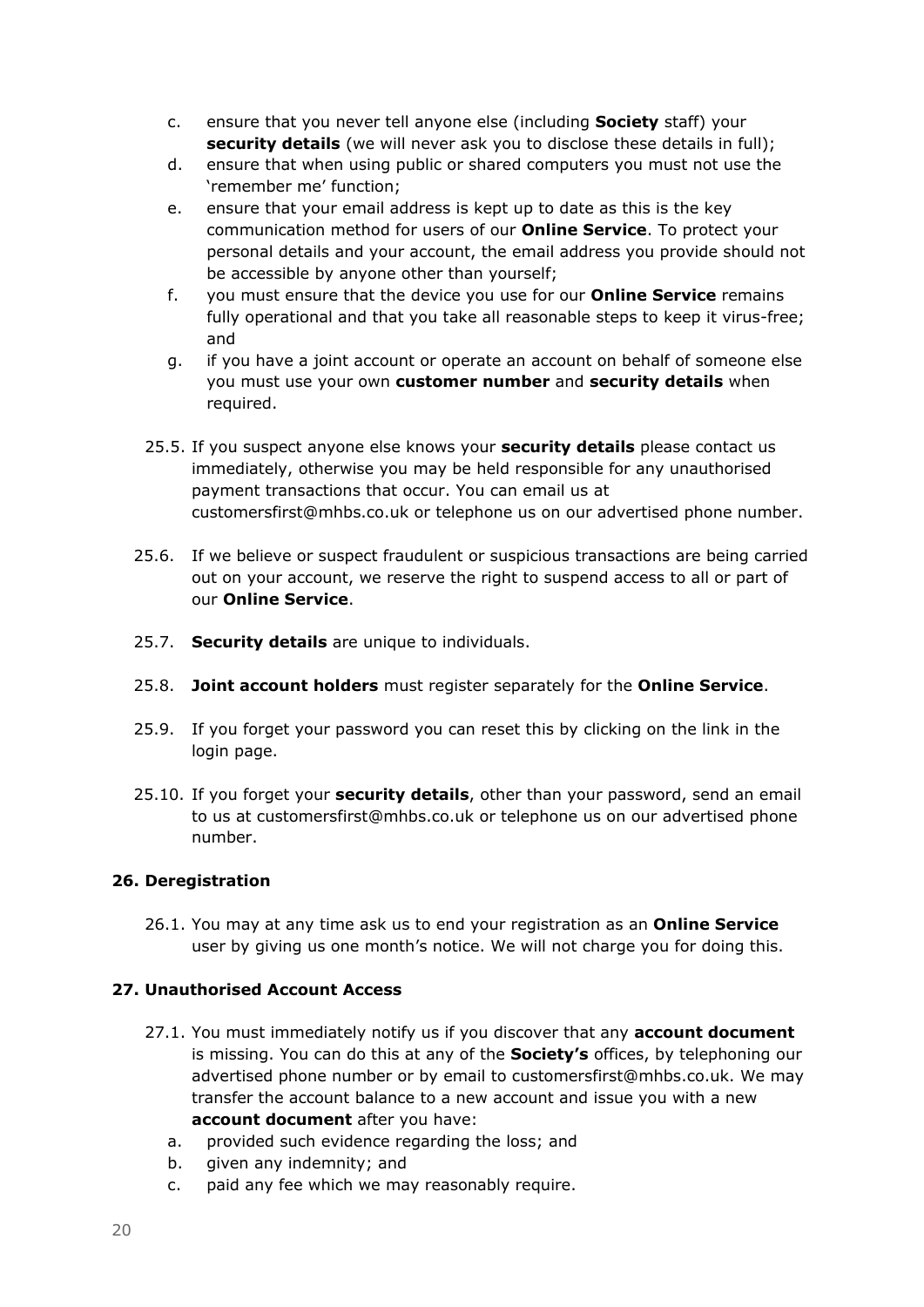- 27.2. Subject to the remainder of this section, you are liable up to a maximum of £35 for any losses incurred in respect of any payments made by the unauthorised use of your account.
- 27.3. You are, however, liable for all losses arising from unauthorised payments made from your account where:
	- a. you have acted fraudulently; or
	- b. you have, with intent or by being grossly negligent, failed to use your **account documents** or **security details** in accordance with these terms and conditions; or
	- c. you have failed to notify us that someone else knows your **security details** in accordance with this section and section 24.
- 27.4. Unless you have been fraudulent, you are not liable for any losses incurred in respect of unauthorised payments made from your account:
	- a. arising after you have notified us that someone else knows your **security details**, or that your **account documents** are missing, in accordance with this section and section 24; or
	- b. where we have failed to provide a telephone facility on our advertised phone number or such notification process to allow you to notify us that someone else knows your **security details**, or that your **account documents** are missing, unless this failure is due to circumstances beyond our reasonable control.
- 27.5. Subject to the preceding paragraphs of this section 27, if you notify us of an unauthorised payment, we will make an immediate refund of the transaction to your account, including any charges and lost interest. In this regard, you agree to provide us with such reasonable co-operation (including notifying the police) that we may ask for.

#### **28. Statements**

- 28.1. Statements are not issued as transaction details are available in your **account document** and/or via our **Online Service**. Individual transaction details are available on request and without charge.
- 28.2. If you require a certificate showing interest paid or credited during the tax year you may access our **Online Service**, telephone us on our advertised phone number or call at any of the **Society's** branch offices. Please note there is a charge for the issue of duplicate certificates, as detailed in our "Savers Fees for Additional Services leaflet".
- 28.3. Whenever you make an electronic payment from your **Society** account, we will send you a payment notification letter or secure email within one month, setting out the details of the payment.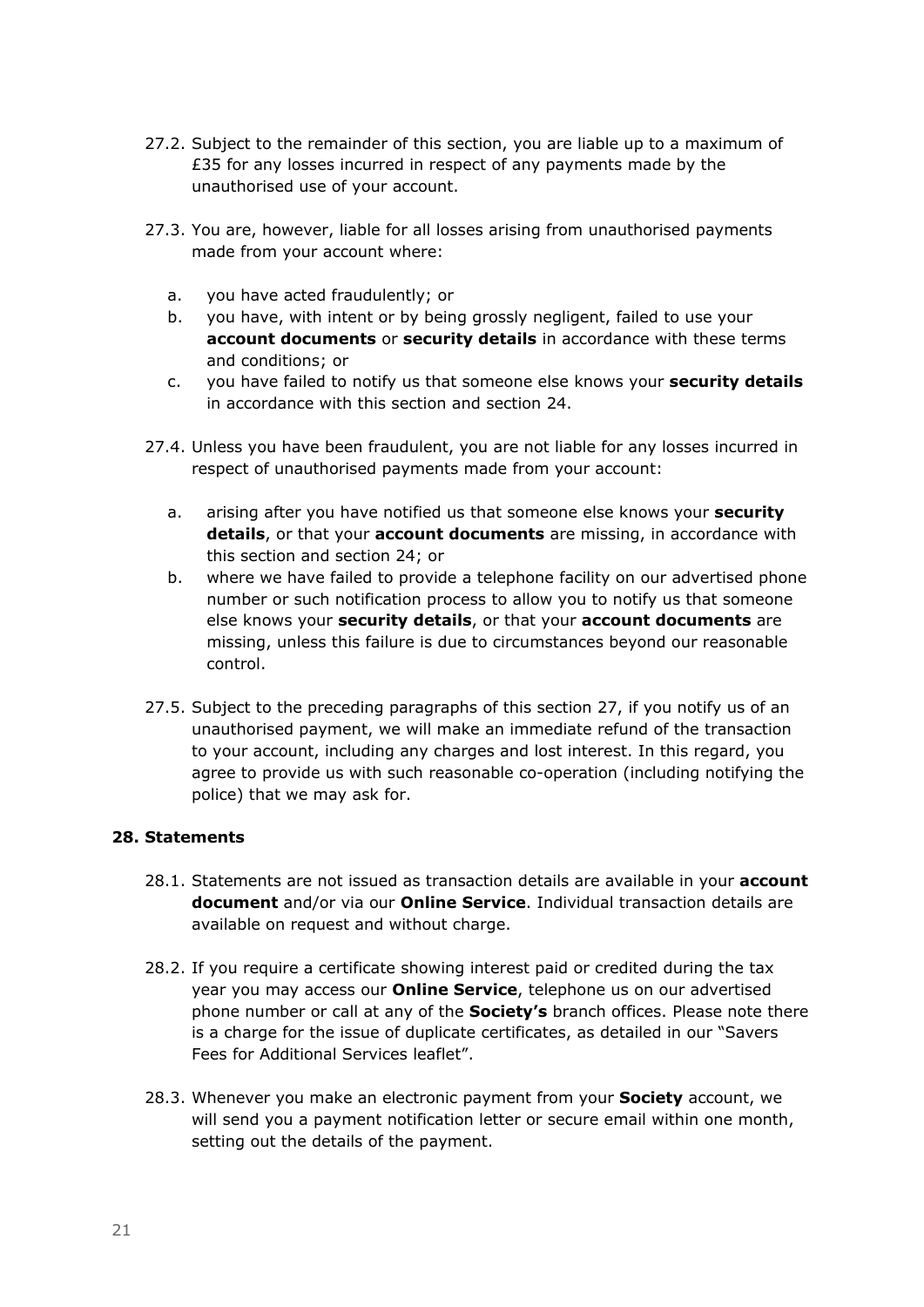### **29. Provision of Information**

- 29.1. We will normally provide information to you (including notifications of changes to terms and conditions and interest rates) in writing. Braille, large print and audio formats are available upon request.
- 29.2. By providing your email address you agree to receive AGM literature and important account information by email. This does not mean we will send marketing information. To protect your personal details and your account, the email address you provide should not be accessible by anyone other than yourself.
- 29.3. If you are registered for our **Online Service**, we may use our secure messaging system.
- 29.4. You may, at any time, request copies of the documents that make up the terms of your contract with the **Society**.
- 29.5. We will make available, on request, further information to help you identify transactions on your account including:
	- a. a reference enabling you to identify the transaction;
	- b. the amount of the payment transaction;
	- c. the amount of any charges for the transaction; and
	- d. the transaction date.

#### **30. Claims of Third Parties**

30.1. We do not have to recognise the interest or claim of any person other than the account holder(s) in respect of money held in any account, nor will we be liable in any way for failing to recognise such interest or claim, except as required by law.

# **31. Agreement to Assign Windfall Benefits to Charity**

- 31.1. This section does not apply to you if:
	- a. you have held shares in the **Society** at all times in the last five years;
	- b. you are a borrowing member of the **Society**;
	- c. you have already entered into an agreement in either the same or similar terms with the **Society** continuously since the date the account for which you were then applying was opened; or
	- d. you are, in respect of the account for which you are now applying, in one of the other groups of people that the **Society** has decided should be exempt\*.
- 31.2. Where an account is held in joint names the above paragraph and, if applicable, the rest of this section applies to each of you separately.
- 31.3. You agree with the **Society** that you will assign to the **Selected Charity** your right to receive any **Windfall Benefits**.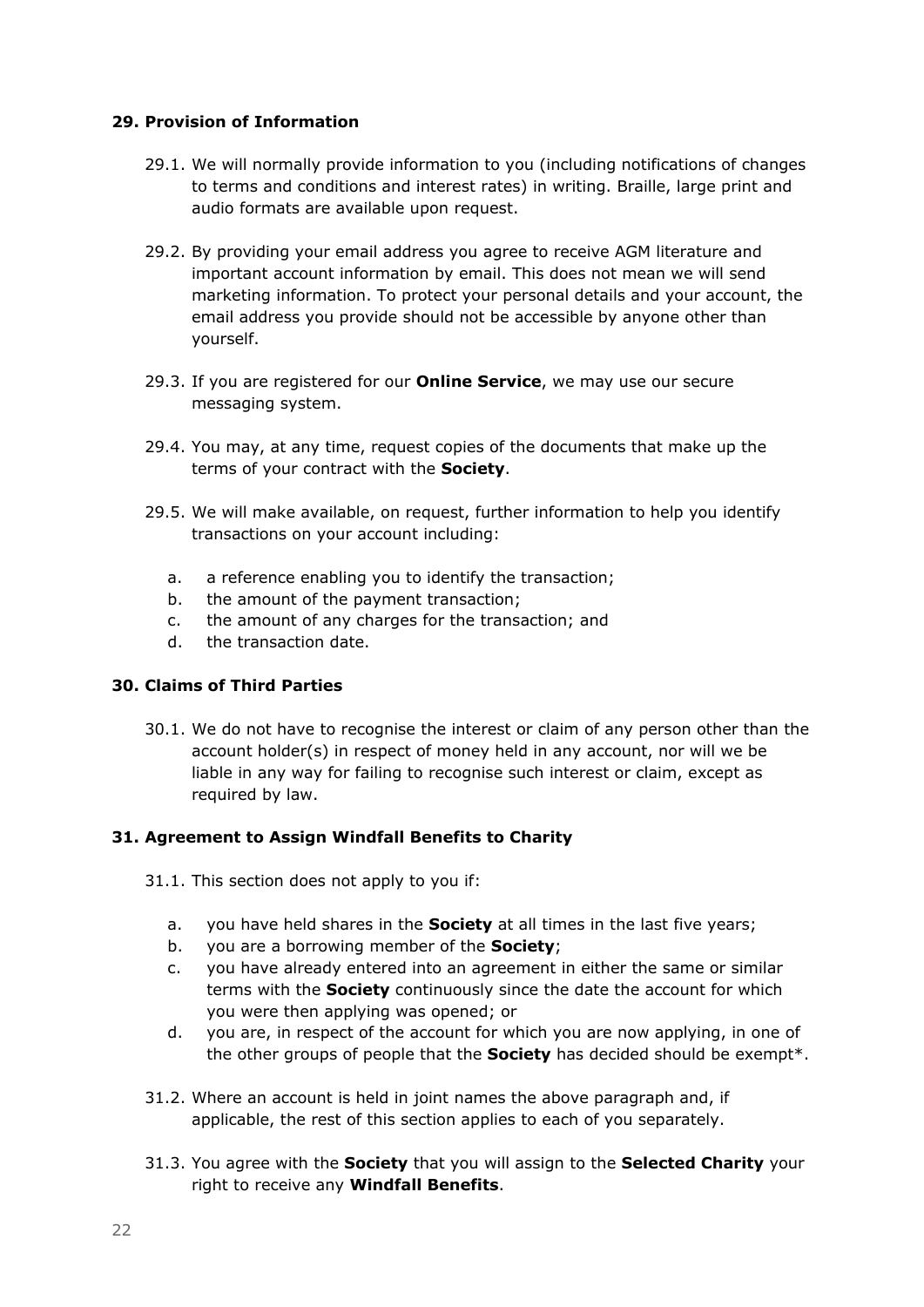- 31.4. You authorise the **Society** and any **Successor** to pass any **Windfall Benefits** direct to the **Selected Charity** (or to any other registered charity which the **Selected Charity** may nominate) without giving any notice to you.
- 31.5. The **Selected Charity** will have the benefit of this section and that neither it nor the **Society** will release you from it or vary its terms, even if the **Society** decides at some stage in the future that new shareholding members generally will not be required to enter into similar agreements.
- 31.6. If the **Society** no longer exists following a merger with another building society, this section will still apply between you and the other society.
- 31.7. You authorise the **Society** to give the **Selected Charity** the following information at any time:
	- a. your name and address;
	- b. the date when you became the holder of an account with the **Society**;
	- c. whether a shorter period (as referred below) applies to you and (if so) how long it is; and
	- d. whether you cease to be a member of the **Society** and (if so) whether you are later re-admitted to membership.
- 31.8. Following a public announcement of a transfer of the **Society's** business to a **Successor** within five years of the day on which you become a holder of an account (or, if applicable, the shorter period referred to below) you authorise the **Society** to give the **Selected Charity** the following additional information:
	- a. whether you were a borrowing member of the **Society** on the date of that announcement; and
	- b. if not, any information about you or any account you have with the **Society** which the **Selected Charity** may reasonably require to determine whether you are entitled to any **Windfall Benefits** and, if so, the amount of those **Windfall Benefits**.

\*Details of these groups and (where applicable) the shorter periods that apply and the benefits that may be kept are available from the **Society**. The number and composition of the groups may be changed from time to time but no change will apply retrospectively.

#### **32. Set-Off**

- 32.1. We may use the money in your account towards payment of any money that you owe us (for example, under a mortgage loan, guarantee or otherwise) which is due for payment but has not been paid. This is known as our right of set-off.
- 32.2. We will not use our right of set-off in relation to money in your account if we have grounds to think that any of the following apply: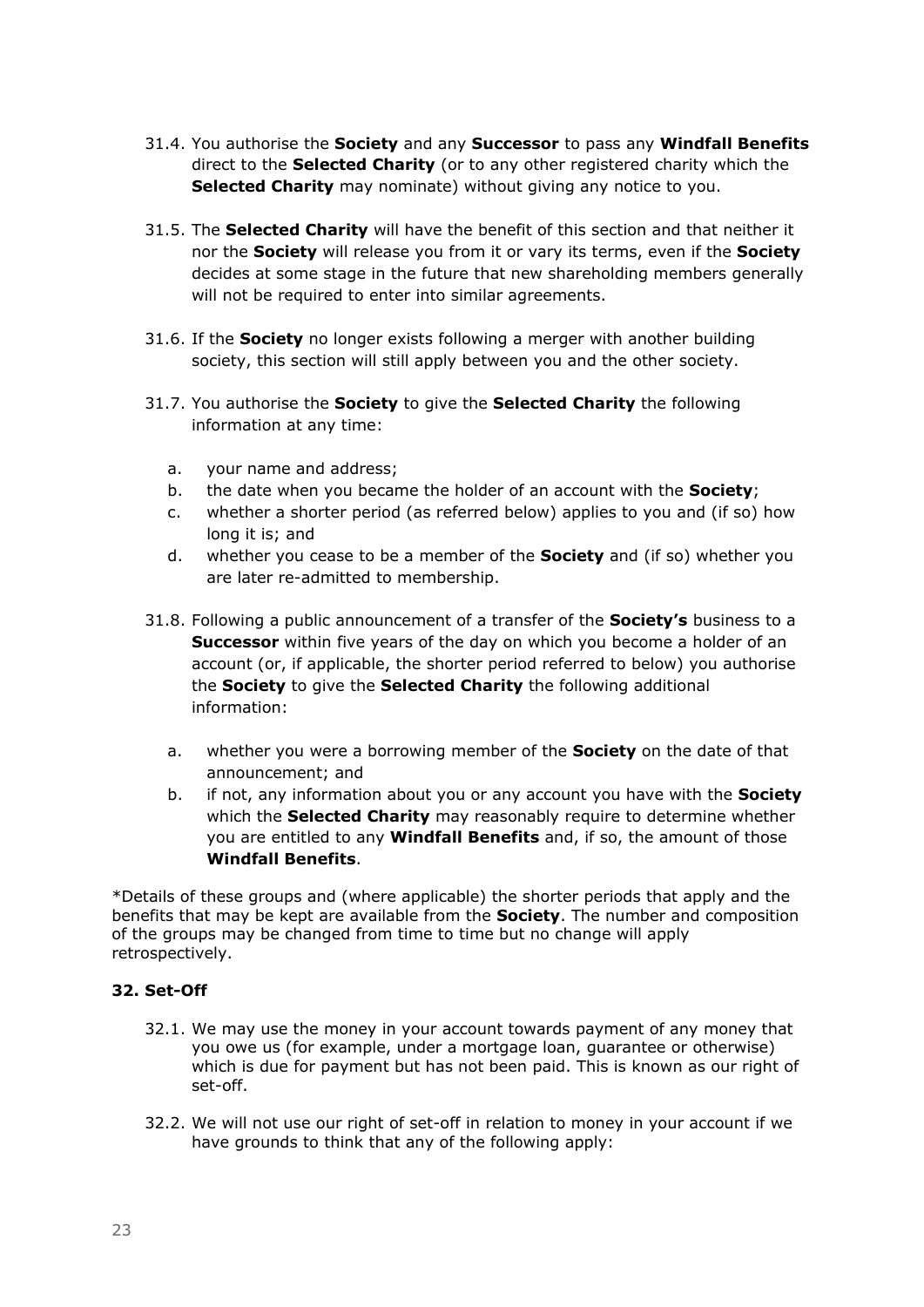- a. the money is needed to meet your essential living expenses or payments due in respect of:
	- i. mortgage or rental payments on your home;
	- ii. your essential goods or services (such as payments due in respect of your cooker or refrigerator or your means to travel to work);
	- iii. utilities (water, gas or electricity); or
	- iv. court orders or legislation (for example, council tax, child support maintenance or court fees).
- b. you are holding the money on behalf of someone else; or
- c. you have received the money from a government department, local authority or NHS direct payment organisation for a specific purpose, or you are under a legal obligation to keep the money and use it in a particular way.
- 32.3. If we propose to use our right of set-off in relation to your account we will contact you at least 14 days beforehand to tell you this.
- 32.4. If we use our right of set-off in relation to your account we will contact you promptly to tell you that we have done so.
- 32.5. Once we have used our right of set-off in relation to money in your account that money will cease to be yours and you will not earn any interest or bonus on it.

#### **33. Service of Notices**

- 33.1. When we send you any letter, email or other personal notice we will assume it has been received by you 72 hours after it has been sent.
- 33.2. Notices will be sent to the last known postal or email address on our records.
- 33.3. If we, accidentally, fail to:
	- a. send to you a communication intended for our savers generally or a category of our savers of which you are one; or
	- b. display a notice at our **Principal Office** or any branch office; this will not make the notice invalid.

#### **34. Financial Services Compensation Scheme**

- 34.1. We participate in the Financial Services Compensation Scheme (**FSCS**). The **FSCS** can pay compensation to savers if the **Society** is unable to meet its financial obligations.
- 34.2. Payments under the scheme are limited to a maximum amount. Most savers are covered, including individuals and small firms. Further information can be found in the "How FSCS protects your money" document; via fscs.org.uk; or by telephoning our Customer Support Team on our advertised phone number.

#### **35. Complaints**

35.1. We seek to resolve any problems through our Internal Complaints Procedure. If you feel that you have cause for complaint, this should be directed in the first instance to the department or branch manager with which you have been dealing.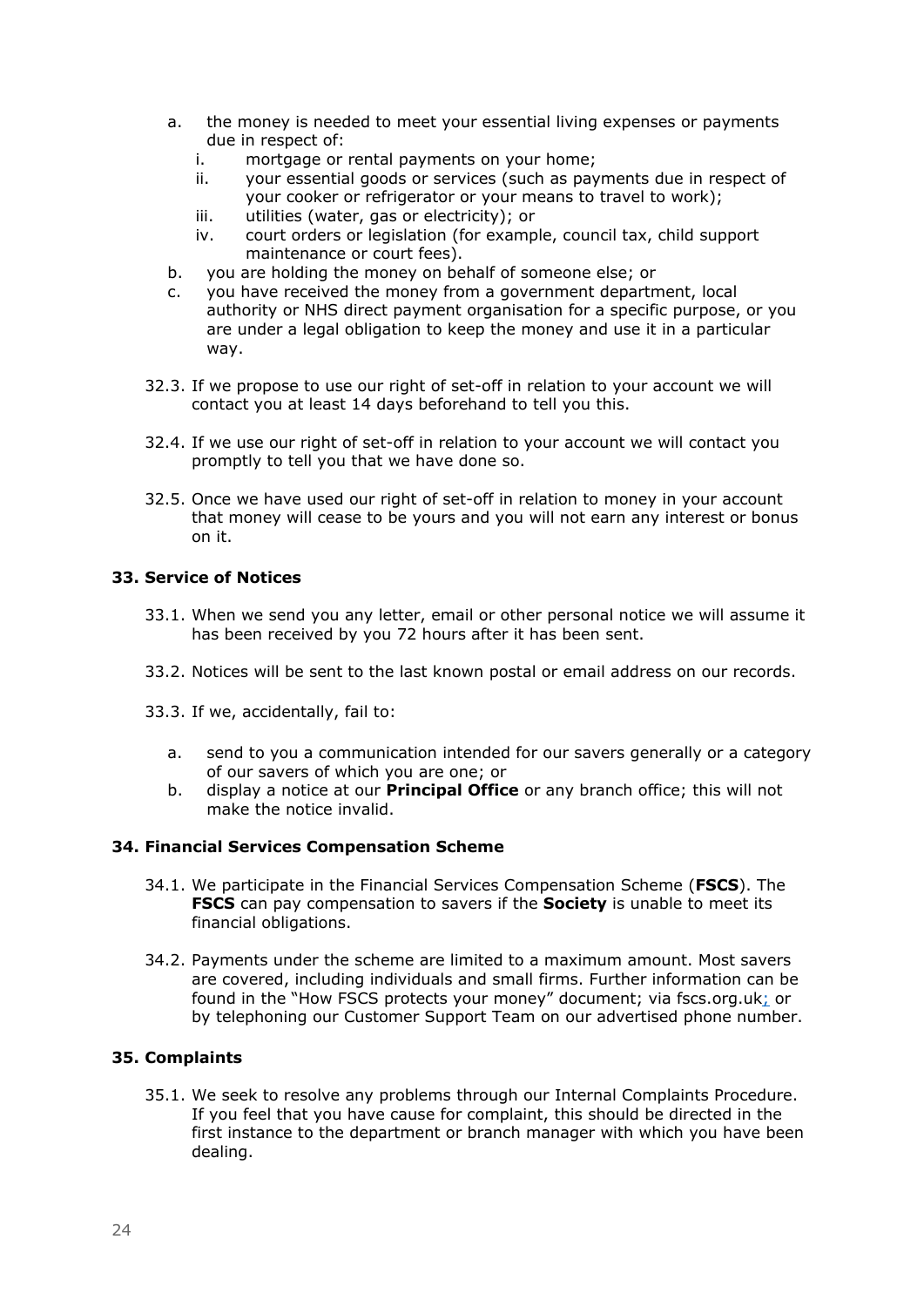- 35.2. If you remain dissatisfied, you can write to the Complaints Officer at the **Principal Office**. For further information, please refer to our "Dealing with Your Complaints" leaflet or via financial-ombudsman.org.uk.
- 35.3. We are also a member of the Financial Ombudsman Service, to which customers can appeal if our internal procedure does not resolve the matter.
- 35.4. If you opened your account **online**, you may also have the option to refer your complaint to the Financial Ombudsman Service using the Online Dispute Resolution platform. The platform has been established by the European Commission to provide an online tool for consumers to resolve disputes about goods and services purchased online. The platform can be found at ec.europa.eu/consumers/odr.

#### **36. Matters Beyond our Control**

36.1. We will not be liable to you if we are unable to provide any service because of circumstances beyond our reasonable control (such as power failures, terrorist action or strikes) or as a result of our having to comply with any law.

#### **37. Language and Law**

37.1. All correspondence with you in relation to your Account will be in English. These conditions are governed by the laws of England and Wales.